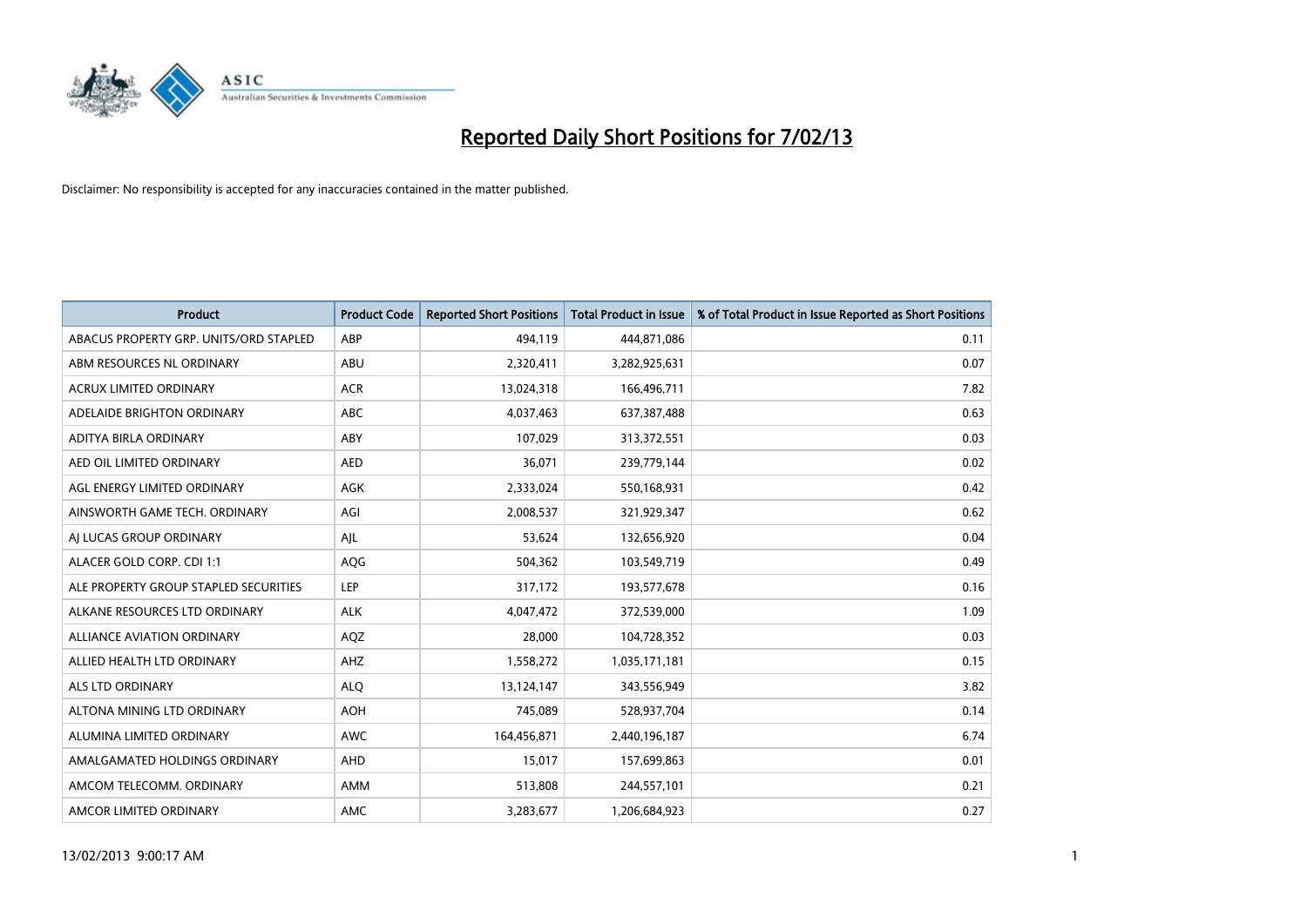

| <b>Product</b>                          | <b>Product Code</b> | <b>Reported Short Positions</b> | <b>Total Product in Issue</b> | % of Total Product in Issue Reported as Short Positions |
|-----------------------------------------|---------------------|---------------------------------|-------------------------------|---------------------------------------------------------|
| AMP LIMITED ORDINARY                    | AMP                 | 8,214,250                       | 2,930,423,546                 | 0.28                                                    |
| AMPELLA MINING ORDINARY                 | <b>AMX</b>          | 4,254,669                       | 247,500,493                   | 1.72                                                    |
| ANGLOGOLD ASHANTI CDI 5:1               | AGG                 | 500                             | 89,207,765                    | 0.00                                                    |
| ANSELL LIMITED ORDINARY                 | <b>ANN</b>          | 4,370,317                       | 130,768,652                   | 3.34                                                    |
| ANTARES ENERGY LTD ORDINARY             | <b>AZZ</b>          | 484,107                         | 257,000,000                   | 0.19                                                    |
| ANZ BANKING GRP LTD ORDINARY            | ANZ                 | 7,426,133                       | 2,743,592,752                 | 0.27                                                    |
| APA GROUP STAPLED SECURITIES            | <b>APA</b>          | 6,553,262                       | 827,350,325                   | 0.79                                                    |
| APN NEWS & MEDIA ORDINARY               | <b>APN</b>          | 20,441,862                      | 661,526,586                   | 3.09                                                    |
| AQUARIUS PLATINUM. ORDINARY             | <b>AOP</b>          | 13,122,780                      | 486,851,336                   | 2.70                                                    |
| AQUILA RESOURCES ORDINARY               | <b>AQA</b>          | 8,818,271                       | 411,804,442                   | 2.14                                                    |
| ARAFURA RESOURCE LTD ORDINARY           | ARU                 | 407,417                         | 441,270,644                   | 0.09                                                    |
| ARB CORPORATION ORDINARY                | <b>ARP</b>          | 98,476                          | 72,481,302                    | 0.14                                                    |
| ARDENT LEISURE GROUP STAPLED SECURITIES | AAD                 | 3,197,327                       | 397,774,513                   | 0.80                                                    |
| ARGO INVESTMENTS ORDINARY               | ARG                 | 305                             | 628,781,353                   | 0.00                                                    |
| ARISTOCRAT LEISURE ORDINARY             | <b>ALL</b>          | 11,044,212                      | 551,418,047                   | 2.00                                                    |
| ARRIUM LTD ORDINARY                     | ARI                 | 9,382,083                       | 1,351,527,328                 | 0.69                                                    |
| ASCIANO LIMITED ORDINARY                | <b>AIO</b>          | 9,207,697                       | 975,385,664                   | 0.94                                                    |
| ASG GROUP LIMITED ORDINARY              | <b>ASZ</b>          | 1,750,584                       | 206,720,839                   | 0.85                                                    |
| ASPEN GROUP ORD/UNITS STAPLED           | <b>APZ</b>          | 253,443                         | 1,192,803,491                 | 0.02                                                    |
| ASPIRE MINING LTD ORDINARY              | <b>AKM</b>          | 36,368                          | 620,594,556                   | 0.01                                                    |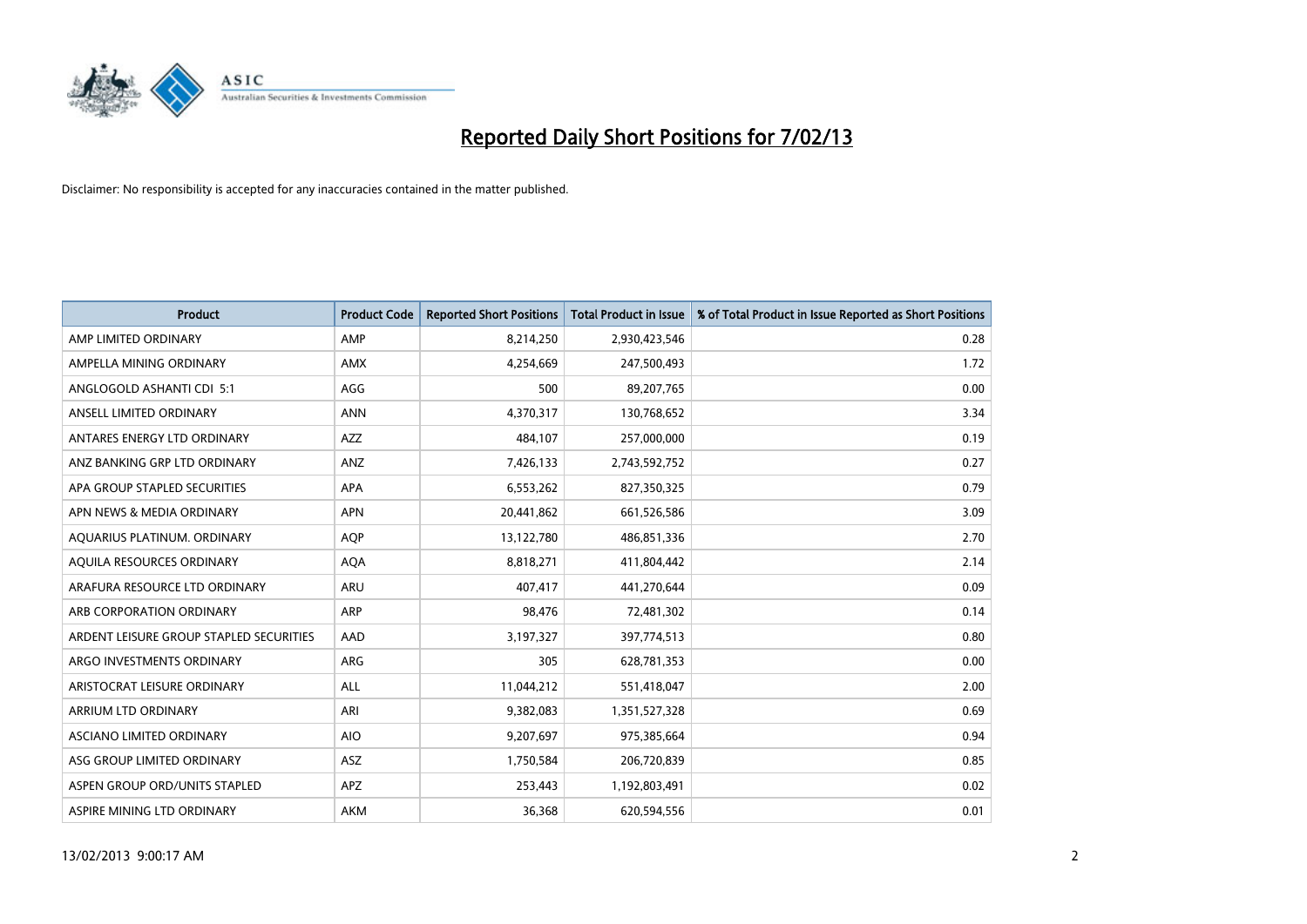

| <b>Product</b>                            | <b>Product Code</b> | <b>Reported Short Positions</b> | <b>Total Product in Issue</b> | % of Total Product in Issue Reported as Short Positions |
|-------------------------------------------|---------------------|---------------------------------|-------------------------------|---------------------------------------------------------|
| ASTRO JAP PROP GROUP STAPLED US PROHIBIT. | AJA                 | 1,232                           | 67,211,752                    | 0.00                                                    |
| ASX LIMITED ORDINARY                      | <b>ASX</b>          | 4,044,041                       | 175,136,729                   | 2.31                                                    |
| ATLAS IRON LIMITED ORDINARY               | <b>AGO</b>          | 6,538,464                       | 909,718,409                   | 0.72                                                    |
| AURIZON HOLDINGS LTD ORDINARY             | AZJ                 | 10,348,064                      | 2,137,284,503                 | 0.48                                                    |
| <b>AURORA OIL &amp; GAS ORDINARY</b>      | <b>AUT</b>          | 9,234,166                       | 447,885,778                   | 2.06                                                    |
| AUSDRILL LIMITED ORDINARY                 | <b>ASL</b>          | 7,030,157                       | 309,451,963                   | 2.27                                                    |
| AUSENCO LIMITED ORDINARY                  | <b>AAX</b>          | 1,075,224                       | 123,527,574                   | 0.87                                                    |
| AUSTAL LIMITED ORDINARY                   | ASB                 | 1,163,996                       | 346,007,639                   | 0.34                                                    |
| AUSTIN ENGINEERING ORDINARY               | <b>ANG</b>          | 448,062                         | 72,314,403                    | 0.62                                                    |
| AUSTRALAND PROPERTY STAPLED SECURITY      | <b>ALZ</b>          | 498,397                         | 576,846,597                   | 0.09                                                    |
| AUSTRALIAN AGRICULT. ORDINARY             | AAC                 | 972,475                         | 312,905,085                   | 0.31                                                    |
| AUSTRALIAN INFRASTR, UNITS/ORDINARY       | <b>AIX</b>          | 745,899                         | 620,733,944                   | 0.12                                                    |
| AUSTRALIAN PHARM. ORDINARY                | API                 | 406,228                         | 488,115,883                   | 0.08                                                    |
| AUTOMOTIVE HOLDINGS ORDINARY              | AHE                 | 56,840                          | 260,579,682                   | 0.02                                                    |
| AVIENNINGS LIMITED ORDINARY               | AVI                 | 175,000                         | 274,588,694                   | 0.06                                                    |
| AWE LIMITED ORDINARY                      | <b>AWE</b>          | 3,274,503                       | 522,116,985                   | 0.63                                                    |
| AZIMUTH RES LTD ORDINARY                  | <b>AZH</b>          | 1,987,189                       | 430,626,680                   | 0.46                                                    |
| BANDANNA ENERGY ORDINARY                  | <b>BND</b>          | 24,775,645                      | 528,481,199                   | 4.69                                                    |
| BANK OF QUEENSLAND. ORDINARY              | <b>BOQ</b>          | 7,727,273                       | 312,878,919                   | 2.47                                                    |
| <b>BANNERMAN RESOURCES ORDINARY</b>       | <b>BMN</b>          | 213,363                         | 307,126,775                   | 0.07                                                    |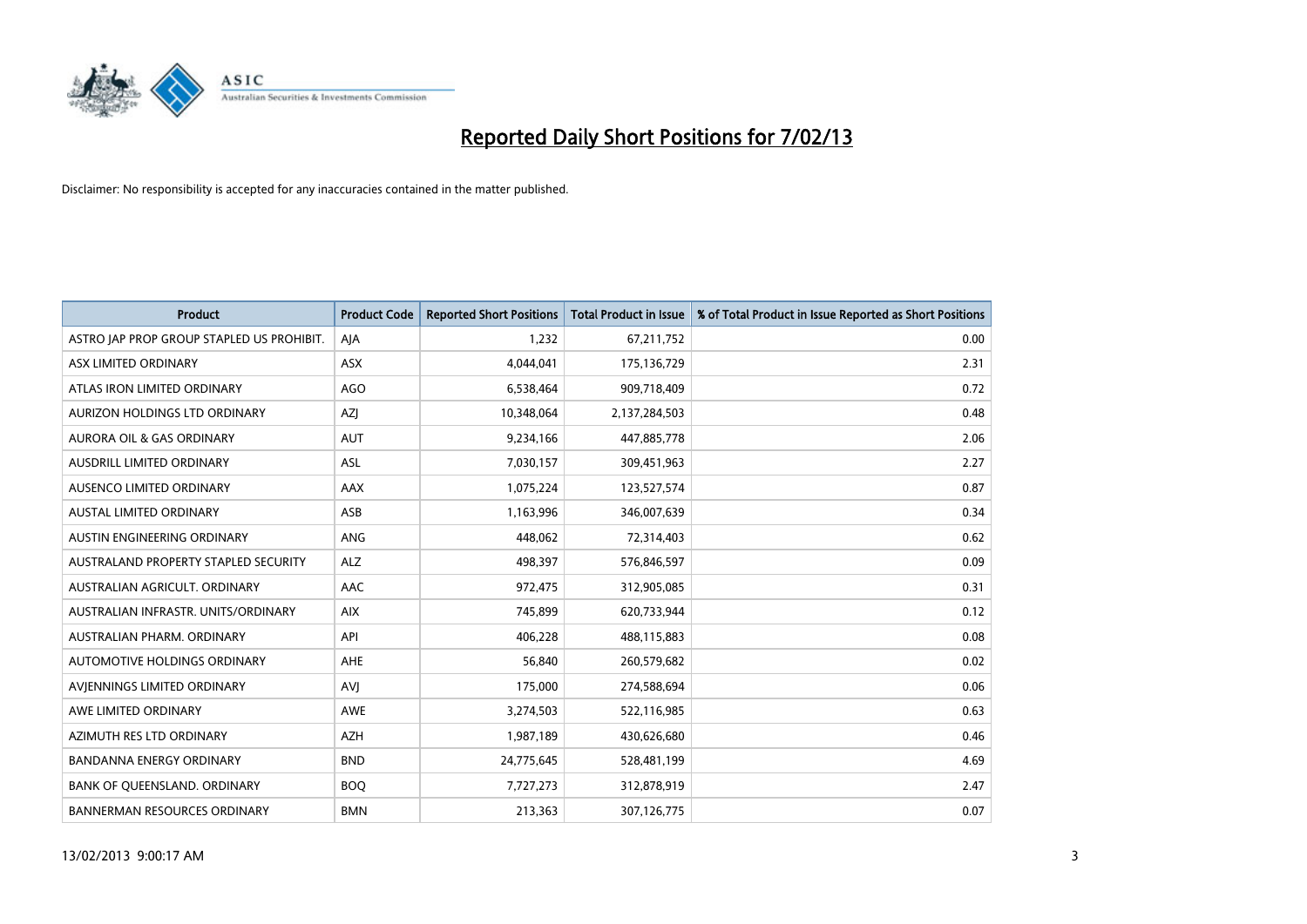

| <b>Product</b>                                | <b>Product Code</b> | <b>Reported Short Positions</b> | <b>Total Product in Issue</b> | % of Total Product in Issue Reported as Short Positions |
|-----------------------------------------------|---------------------|---------------------------------|-------------------------------|---------------------------------------------------------|
| <b>BASE RES LIMITED ORDINARY</b>              | <b>BSE</b>          | 452,570                         | 560,440,029                   | 0.08                                                    |
| <b>BATHURST RESOURCES ORDINARY</b>            | <b>BTU</b>          | 34,430,902                      | 697,247,997                   | 4.94                                                    |
| <b>BC IRON LIMITED ORDINARY</b>               | <b>BCI</b>          | 607,700                         | 122,729,384                   | 0.50                                                    |
| BEACH ENERGY LIMITED ORDINARY                 | <b>BPT</b>          | 21,752,800                      | 1,263,677,572                 | 1.72                                                    |
| BEADELL RESOURCE LTD ORDINARY                 | <b>BDR</b>          | 15,442,730                      | 742,204,752                   | 2.08                                                    |
| BENDIGO AND ADELAIDE ORDINARY                 | <b>BEN</b>          | 9,440,295                       | 402,442,109                   | 2.35                                                    |
| BERKELEY RESOURCES ORDINARY                   | <b>BKY</b>          | 275,562                         | 179,393,273                   | 0.15                                                    |
| <b>BHP BILLITON LIMITED ORDINARY</b>          | <b>BHP</b>          | 9,935,621                       | 3,211,691,105                 | 0.31                                                    |
| <b>BILLABONG ORDINARY</b>                     | <b>BBG</b>          | 5,809,839                       | 478,944,292                   | 1.21                                                    |
| <b>BLACKGOLD INT HLDGS ORDINARY</b>           | <b>BGG</b>          | 2,008                           | 888,003,622                   | 0.00                                                    |
| BLACKMORES LIMITED ORDINARY                   | <b>BKL</b>          | 2,885                           | 16,909,231                    | 0.02                                                    |
| <b>BLACKTHORN RESOURCES ORD US PROHIBITED</b> | <b>BTR</b>          | 243,968                         | 164,285,950                   | 0.15                                                    |
| BLUESCOPE STEEL LTD ORDINARY                  | <b>BSL</b>          | 1,120,559                       | 558,243,305                   | 0.20                                                    |
| <b>BOART LONGYEAR ORDINARY</b>                | <b>BLY</b>          | 6,788,585                       | 461,163,412                   | 1.47                                                    |
| <b>BORAL LIMITED, ORDINARY</b>                | <b>BLD</b>          | 25,541,522                      | 766,235,816                   | 3.33                                                    |
| <b>BOUGAINVILLE COPPER ORDINARY</b>           | <b>BOC</b>          |                                 | 401,062,500                   | 0.00                                                    |
| <b>BRADKEN LIMITED ORDINARY</b>               | <b>BKN</b>          | 11,349,881                      | 169,240,662                   | 6.71                                                    |
| <b>BRAMBLES LIMITED ORDINARY</b>              | <b>BXB</b>          | 1,314,037                       | 1,556,631,943                 | 0.08                                                    |
| BREVILLE GROUP LTD ORDINARY                   | <b>BRG</b>          | 140,373                         | 130,095,322                   | 0.11                                                    |
| BRICKWORKS LIMITED ORDINARY                   | <b>BKW</b>          | 43,933                          | 147,818,132                   | 0.03                                                    |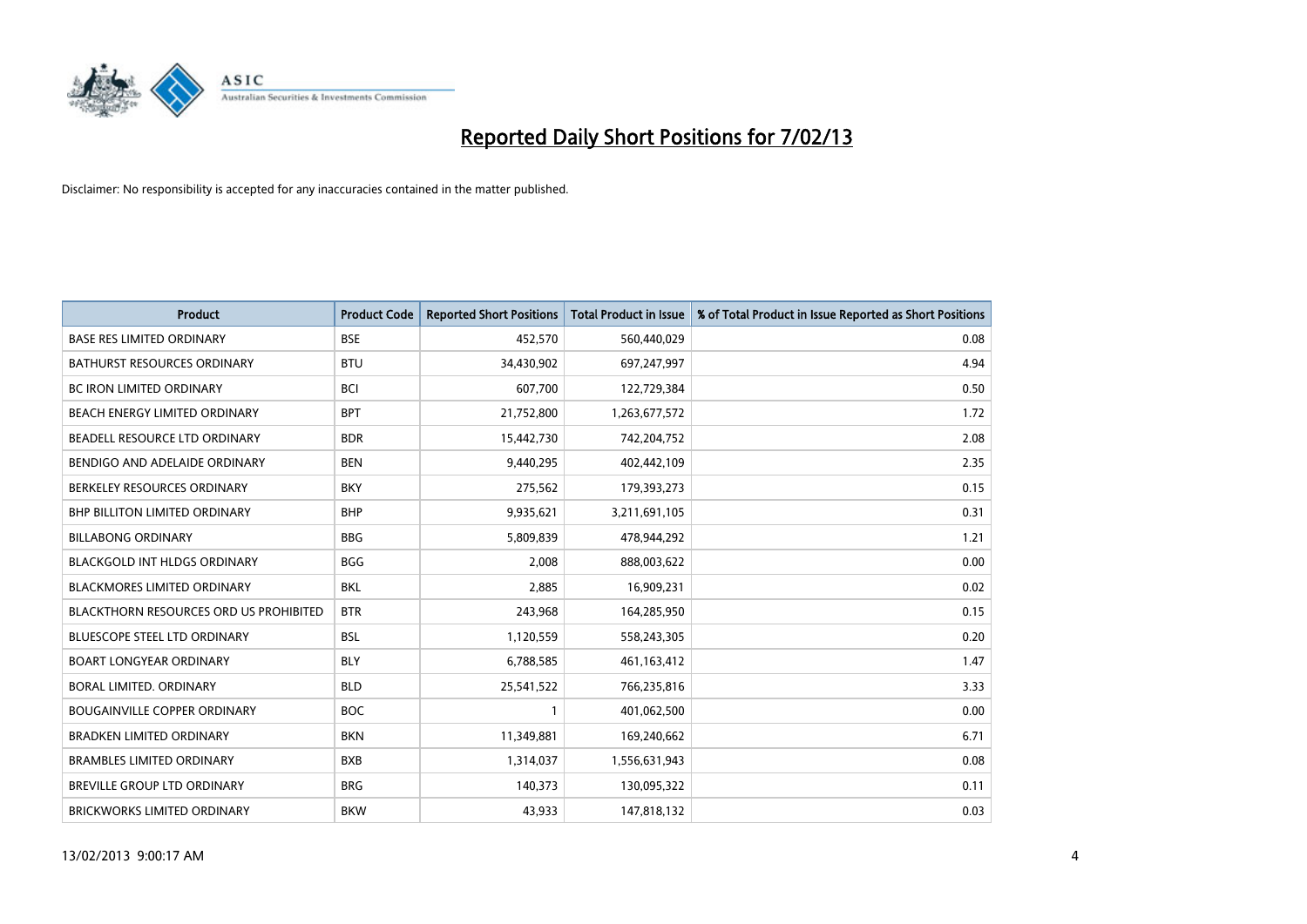

| <b>Product</b>                          | <b>Product Code</b> | <b>Reported Short Positions</b> | <b>Total Product in Issue</b> | % of Total Product in Issue Reported as Short Positions |
|-----------------------------------------|---------------------|---------------------------------|-------------------------------|---------------------------------------------------------|
| <b>BROCKMAN MINING LTD ORDINARY</b>     | <b>BCK</b>          | 91,872                          | 7,414,338,229                 | 0.00                                                    |
| BT INVESTMENT MNGMNT ORDINARY           | <b>BTT</b>          | 1,127                           | 274,214,460                   | 0.00                                                    |
| <b>BUCCANEER ENERGY LTD ORDINARY</b>    | <b>BCC</b>          | 1,000,000                       | 1,519,445,371                 | 0.07                                                    |
| <b>BURU ENERGY ORDINARY</b>             | <b>BRU</b>          | 14,820,283                      | 273,912,685                   | 5.41                                                    |
| <b>BWP TRUST ORDINARY UNITS</b>         | <b>BWP</b>          | 3,430,184                       | 533,645,790                   | 0.64                                                    |
| CABCHARGE AUSTRALIA ORDINARY            | CAB                 | 6,597,115                       | 120,430,683                   | 5.48                                                    |
| <b>CALIBRE GROUP LTD ORDINARY</b>       | <b>CGH</b>          | 535,908                         | 307,378,401                   | 0.17                                                    |
| CALTEX AUSTRALIA ORDINARY               | <b>CTX</b>          | 4,275,440                       | 270,000,000                   | 1.58                                                    |
| CAPE LAMBERT RES LTD ORDINARY           | <b>CFE</b>          | 596,851                         | 688,308,792                   | 0.09                                                    |
| <b>CAPRAL LIMITED ORDINARY</b>          | CAA                 | 143,839                         | 387,898,255                   | 0.04                                                    |
| CARABELLA RES LTD ORDINARY              | <b>CLR</b>          | 53,326                          | 152,361,547                   | 0.03                                                    |
| <b>CARBON ENERGY ORDINARY</b>           | <b>CNX</b>          | 48,071                          | 779,807,322                   | 0.01                                                    |
| <b>CARDNO LIMITED ORDINARY</b>          | <b>CDD</b>          | 6,334,682                       | 141,148,006                   | 4.49                                                    |
| CARNARVON PETROLEUM ORDINARY            | <b>CVN</b>          | 1,396,560                       | 937,257,700                   | 0.15                                                    |
| CARSALES.COM LTD ORDINARY               | <b>CRZ</b>          | 4,914,385                       | 235,768,495                   | 2.08                                                    |
| <b>CASH CONVERTERS ORDINARY</b>         | CCV                 | 108,825                         | 423,861,025                   | 0.03                                                    |
| CEDAR WOODS PROP. ORDINARY              | <b>CWP</b>          | 25,001                          | 73,047,793                    | 0.03                                                    |
| CENTRAL PETROLEUM ORDINARY              | <b>CTP</b>          | 1,153,262                       | 1,386,978,365                 | 0.08                                                    |
| <b>CERAMIC FUEL CELLS ORDINARY</b>      | CFU                 | 390                             | 1,559,231,320                 | 0.00                                                    |
| CFS RETAIL TRUST GRP STAPLED SECURITIES | <b>CFX</b>          | 41,582,084                      | 2,828,495,659                 | 1.47                                                    |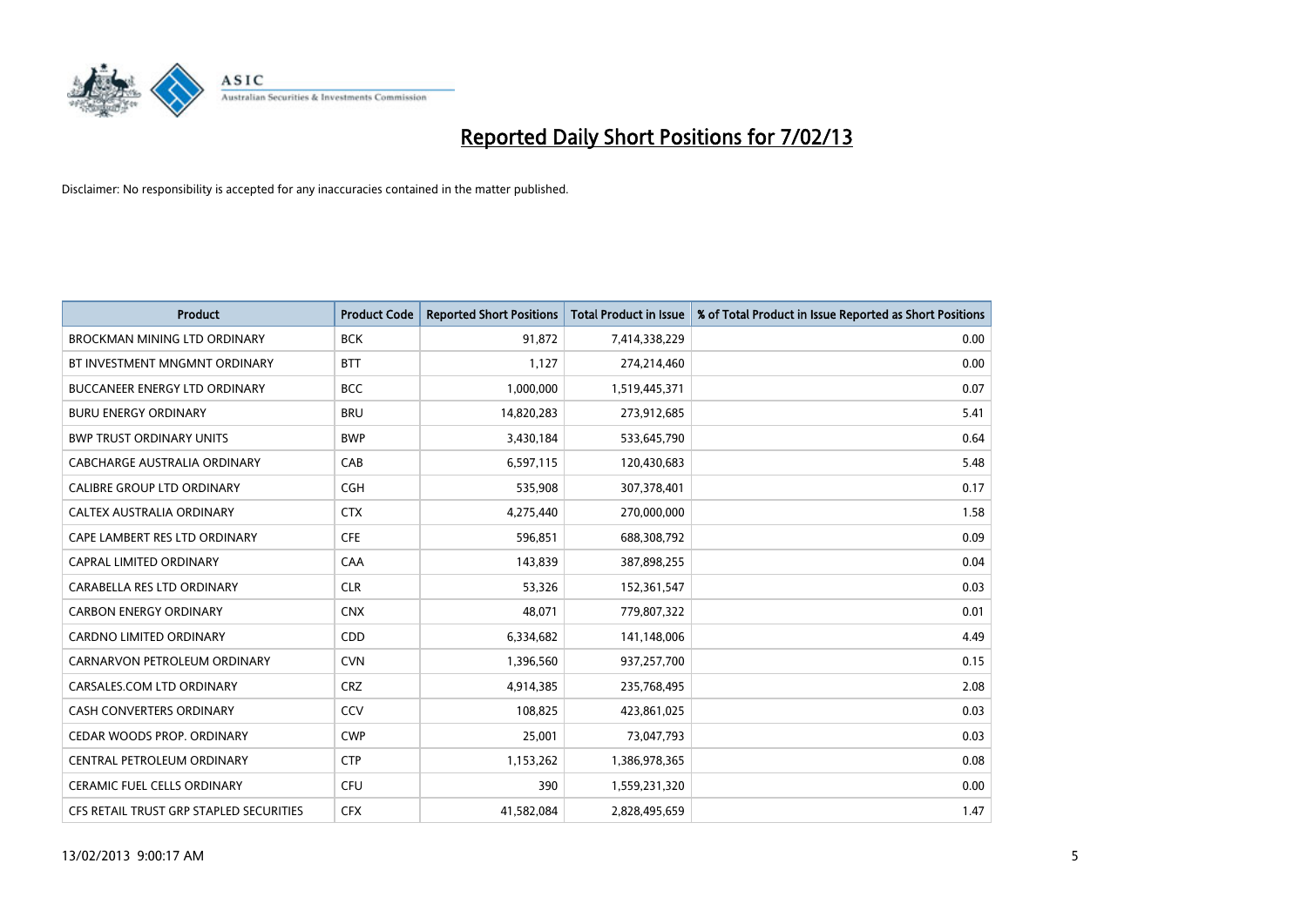

| <b>Product</b>                          | <b>Product Code</b> | <b>Reported Short Positions</b> | <b>Total Product in Issue</b> | % of Total Product in Issue Reported as Short Positions |
|-----------------------------------------|---------------------|---------------------------------|-------------------------------|---------------------------------------------------------|
| CHALLENGER DIV.PRO. STAPLED UNITS       | <b>CDI</b>          | 83,021                          | 214,101,013                   | 0.04                                                    |
| <b>CHALLENGER LIMITED ORDINARY</b>      | <b>CGF</b>          | 1,838,880                       | 537,083,442                   | 0.34                                                    |
| CHARTER HALL GROUP STAPLED US PROHIBIT. | <b>CHC</b>          | 481,468                         | 298,860,383                   | 0.16                                                    |
| <b>CHARTER HALL RETAIL UNITS</b>        | <b>COR</b>          | 1,030,823                       | 334,098,571                   | 0.31                                                    |
| <b>CHORUS LIMITED ORDINARY</b>          | <b>CNU</b>          | 1,019,149                       | 385,082,123                   | 0.26                                                    |
| CITIGOLD CORP LTD ORDINARY              | <b>CTO</b>          | 1,433,288                       | 1,352,907,765                 | 0.11                                                    |
| <b>CLOUGH LIMITED ORDINARY</b>          | <b>CLO</b>          | 273,766                         | 775,565,556                   | 0.04                                                    |
| COAL OF AFRICA LTD ORDINARY             | <b>CZA</b>          | 67,650                          | 1,048,368,613                 | 0.01                                                    |
| COALSPUR MINES LTD ORDINARY             | <b>CPL</b>          | 14,046,310                      | 634,123,901                   | 2.22                                                    |
| COCA-COLA AMATIL ORDINARY               | <b>CCL</b>          | 1,681,259                       | 762,133,414                   | 0.22                                                    |
| <b>COCHLEAR LIMITED ORDINARY</b>        | <b>COH</b>          | 4,215,630                       | 57,026,689                    | 7.39                                                    |
| <b>COCKATOO COAL ORDINARY</b>           | <b>COK</b>          | 13,262,916                      | 1,016,746,908                 | 1.30                                                    |
| <b>CODAN LIMITED ORDINARY</b>           | <b>CDA</b>          | 515,000                         | 176,926,104                   | 0.29                                                    |
| <b>COFFEY INTERNATIONAL ORDINARY</b>    | <b>COF</b>          | 647                             | 255,833,165                   | 0.00                                                    |
| <b>COLLINS FOODS LTD ORDINARY</b>       | <b>CKF</b>          | 501,980                         | 93,000,003                    | 0.54                                                    |
| COMMONWEALTH BANK, ORDINARY             | <b>CBA</b>          | 12,747,248                      | 1,609,180,841                 | 0.79                                                    |
| <b>COMMONWEALTH PROP ORDINARY UNITS</b> | <b>CPA</b>          | 16,976,806                      | 2,347,003,413                 | 0.72                                                    |
| <b>COMPASS RESOURCES ORDINARY</b>       | <b>CMR</b>          | 7,472                           | 1,403,744,100                 | 0.00                                                    |
| <b>COMPUTERSHARE LTD ORDINARY</b>       | <b>CPU</b>          | 9,749,116                       | 555,664,059                   | 1.75                                                    |
| <b>COOPER ENERGY LTD ORDINARY</b>       | <b>COE</b>          | 181,860                         | 329,034,654                   | 0.06                                                    |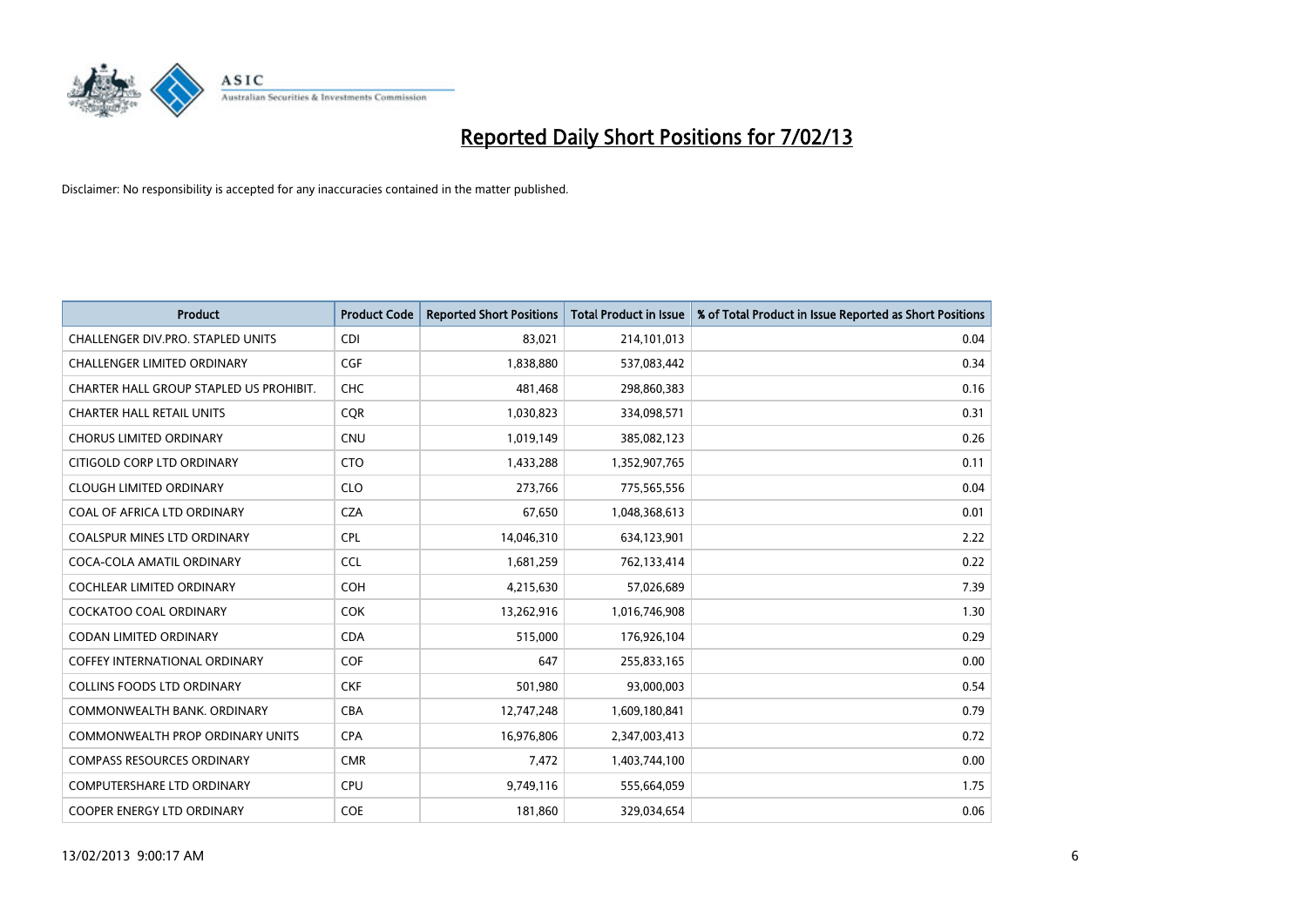

| <b>Product</b>                          | <b>Product Code</b> | <b>Reported Short Positions</b> | <b>Total Product in Issue</b> | % of Total Product in Issue Reported as Short Positions |
|-----------------------------------------|---------------------|---------------------------------|-------------------------------|---------------------------------------------------------|
| <b>CORDLIFE LIMITED ORDINARY</b>        | CBB                 | 6,666                           | 172,687,354                   | 0.00                                                    |
| CORP TRAVEL LIMITED ORDINARY            | <b>CTD</b>          | 134,863                         | 74,971,020                    | 0.18                                                    |
| <b>CREDIT CORP GROUP ORDINARY</b>       | <b>CCP</b>          | 17,706                          | 45,932,899                    | 0.04                                                    |
| <b>CROMWELL PROP STAPLED SECURITIES</b> | <b>CMW</b>          | 218,192                         | 1,407,704,638                 | 0.02                                                    |
| <b>CROWN LIMITED ORDINARY</b>           | <b>CWN</b>          | 4,788,020                       | 728,394,185                   | 0.66                                                    |
| <b>CSG LIMITED ORDINARY</b>             | CSV                 | 464,451                         | 278,394,845                   | 0.17                                                    |
| <b>CSL LIMITED ORDINARY</b>             | <b>CSL</b>          | 2,022,814                       | 498,197,568                   | 0.41                                                    |
| <b>CSR LIMITED ORDINARY</b>             | <b>CSR</b>          | 46,357,118                      | 506,000,315                   | 9.16                                                    |
| <b>CUDECO LIMITED ORDINARY</b>          | CDU                 | 3,149,654                       | 188,943,961                   | 1.67                                                    |
| DART ENERGY LTD ORDINARY                | <b>DTE</b>          | 15,790,944                      | 878,668,388                   | 1.80                                                    |
| DATA#3 LIMITED ORDINARY                 | <b>DTL</b>          | 1,494                           | 153,974,950                   | 0.00                                                    |
| DAVID JONES LIMITED ORDINARY            | <b>DJS</b>          | 65,941,708                      | 531,788,775                   | 12.40                                                   |
| <b>DECMIL GROUP LIMITED ORDINARY</b>    | <b>DCG</b>          | 637,445                         | 168,203,219                   | 0.38                                                    |
| DEEP YELLOW LIMITED ORDINARY            | <b>DYL</b>          | 500,000                         | 1,553,507,294                 | 0.03                                                    |
| DEXUS PROPERTY GROUP STAPLED UNITS      | <b>DXS</b>          | 15,269,948                      | 4,839,024,176                 | 0.32                                                    |
| DISCOVERY METALS LTD ORDINARY           | <b>DML</b>          | 1,870,262                       | 486,986,451                   | 0.38                                                    |
| DOMINO PIZZA ENTERPR ORDINARY           | <b>DMP</b>          | 36,754                          | 70,192,674                    | 0.05                                                    |
| DORAY MINERALS LTD ORDINARY             | <b>DRM</b>          | 184,459                         | 141,866,768                   | 0.13                                                    |
| DOWNER EDI LIMITED ORDINARY             | <b>DOW</b>          | 5,096,187                       | 429,100,296                   | 1.19                                                    |
| DRILLSEARCH ENERGY ORDINARY             | <b>DLS</b>          | 1,405,007                       | 427,353,371                   | 0.33                                                    |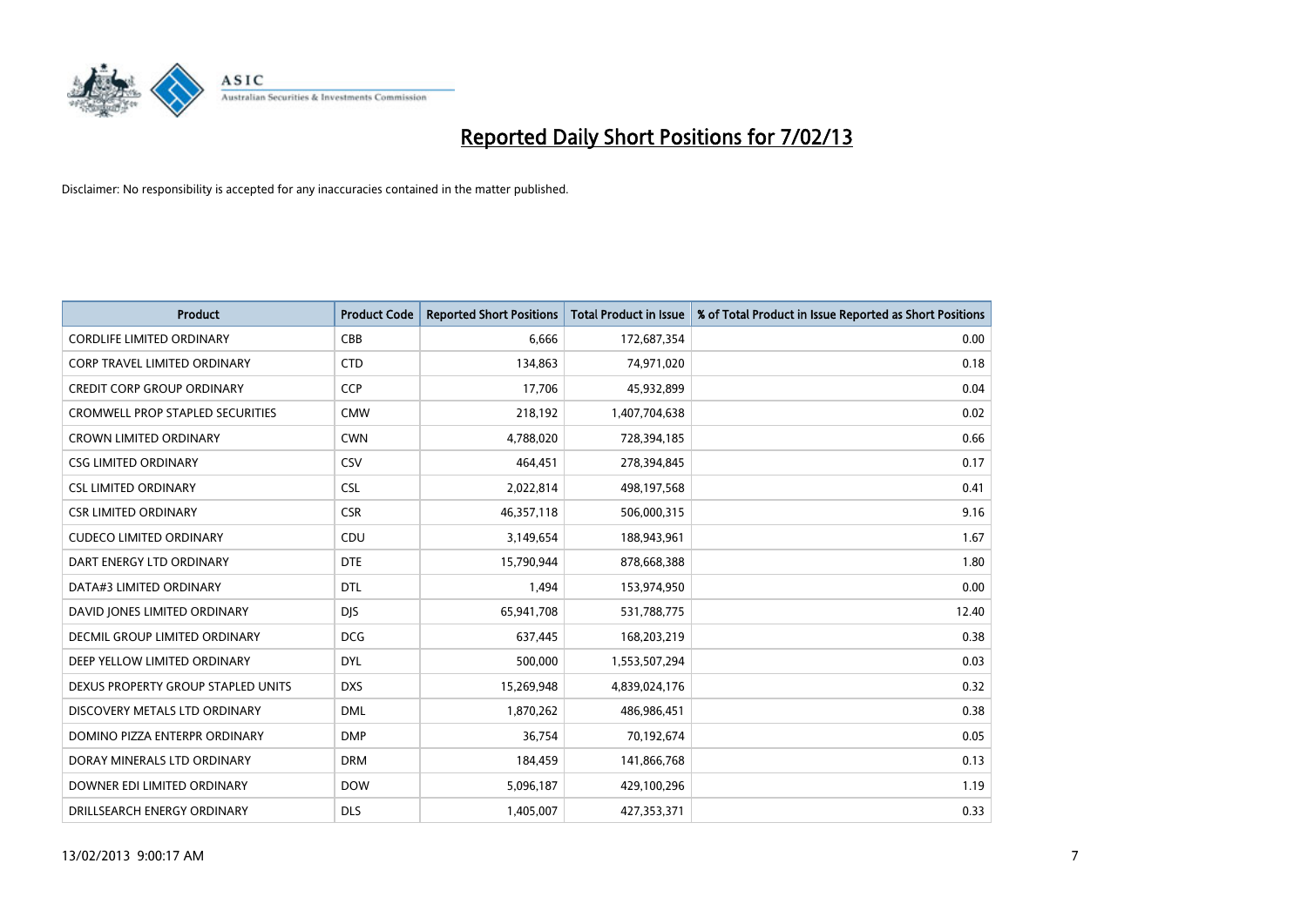

| <b>Product</b>                         | <b>Product Code</b> | <b>Reported Short Positions</b> | <b>Total Product in Issue</b> | % of Total Product in Issue Reported as Short Positions |
|----------------------------------------|---------------------|---------------------------------|-------------------------------|---------------------------------------------------------|
| DUET GROUP STAPLED US PROHIBIT.        | <b>DUE</b>          | 9,524,714                       | 1,158,216,750                 | 0.82                                                    |
| DULUXGROUP LIMITED ORDINARY            | <b>DLX</b>          | 8,418,351                       | 374,507,181                   | 2.25                                                    |
| <b>DWS LTD ORDINARY</b>                | <b>DWS</b>          | 398,235                         | 132,362,763                   | 0.30                                                    |
| ECHO ENTERTAINMENT ORDINARY            | <b>EGP</b>          | 9,622,504                       | 825,672,730                   | 1.17                                                    |
| <b>ELDERS LIMITED ORDINARY</b>         | <b>ELD</b>          | 19,225,354                      | 448,598,480                   | 4.29                                                    |
| ELEMENTAL MINERALS ORDINARY            | <b>ELM</b>          | 37,896                          | 288,587,228                   | 0.01                                                    |
| ELEMENTOS LIMITED ORDINARY             | <b>ELT</b>          | 16                              | 148,352,638                   | 0.00                                                    |
| <b>EMECO HOLDINGS ORDINARY</b>         | <b>EHL</b>          | 8,016,492                       | 599,675,707                   | 1.34                                                    |
| <b>ENDEAVOUR MIN CORP CDI 1:1</b>      | <b>EVR</b>          | 59,187                          | 128,051,824                   | 0.05                                                    |
| <b>ENERGY RESOURCES ORDINARY 'A'</b>   | <b>ERA</b>          | 7,047,822                       | 517,725,062                   | 1.36                                                    |
| ENERGY WORLD CORPOR, ORDINARY          | <b>EWC</b>          | 17,051,864                      | 1,734,166,672                 | 0.98                                                    |
| <b>ENVESTRA LIMITED ORDINARY</b>       | <b>ENV</b>          | 8,049,668                       | 1,603,333,497                 | 0.50                                                    |
| EQUATORIAL RES LTD ORDINARY            | EQX                 | 122,624                         | 117,235,353                   | 0.10                                                    |
| EVOLUTION MINING LTD ORDINARY          | <b>EVN</b>          | 6,064,323                       | 708,092,989                   | 0.86                                                    |
| FAIRFAX MEDIA LTD ORDINARY             | <b>FXI</b>          | 372,609,068                     | 2,351,955,725                 | 15.84                                                   |
| <b>FANTASTIC HOLDINGS ORDINARY</b>     | <b>FAN</b>          | 134,680                         | 102,739,538                   | 0.13                                                    |
| <b>FAR LTD ORDINARY</b>                | <b>FAR</b>          | 21,000,000                      | 2,499,846,742                 | 0.84                                                    |
| FEDERATION CNTRES ORD/UNIT STAPLED SEC | <b>FDC</b>          | 6,091,058                       | 1,427,391,696                 | 0.43                                                    |
| FISHER & PAYKEL H. ORDINARY            | <b>FPH</b>          | 40,001                          | 542,612,236                   | 0.01                                                    |
| FKP PROPERTY GROUP STAPLED SECURITIES  | <b>FKP</b>          | 5,918,051                       | 321,578,705                   | 1.84                                                    |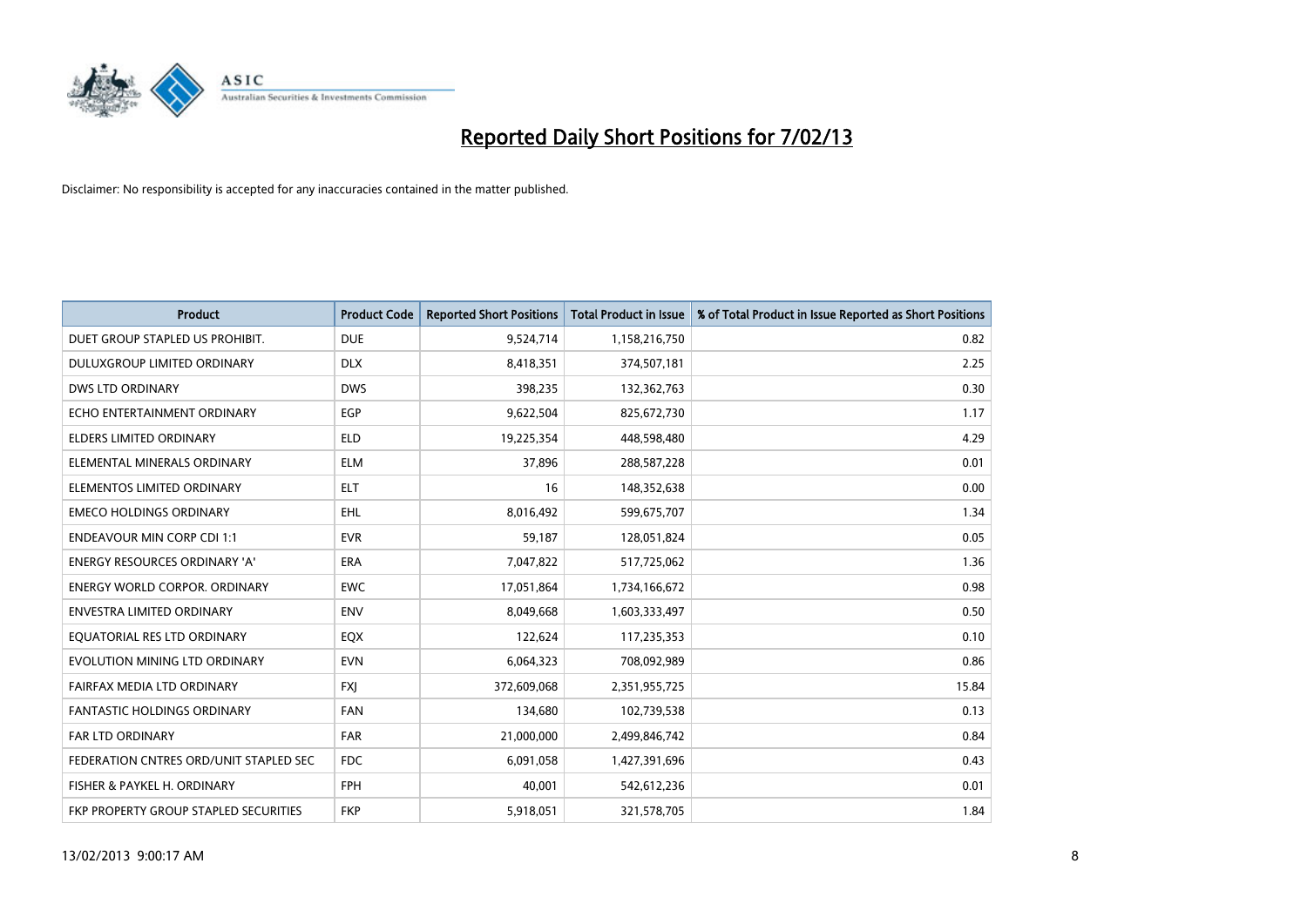

| <b>Product</b>                            | <b>Product Code</b> | <b>Reported Short Positions</b> | <b>Total Product in Issue</b> | % of Total Product in Issue Reported as Short Positions |
|-------------------------------------------|---------------------|---------------------------------|-------------------------------|---------------------------------------------------------|
| FLEETWOOD CORP ORDINARY                   | <b>FWD</b>          | 2,850,955                       | 60,033,258                    | 4.75                                                    |
| FLETCHER BUILDING ORDINARY                | <b>FBU</b>          | 4,248,100                       | 684,793,538                   | 0.62                                                    |
| <b>FLEXIGROUP LIMITED ORDINARY</b>        | <b>FXL</b>          | 512,267                         | 287,469,669                   | 0.18                                                    |
| FLIGHT CENTRE ORDINARY                    | <b>FLT</b>          | 11,776,978                      | 100,170,726                   | 11.76                                                   |
| FLINDERS MINES LTD ORDINARY               | <b>FMS</b>          | 2,052,181                       | 1,821,300,404                 | 0.11                                                    |
| <b>FOCUS MINERALS LTD ORDINARY</b>        | <b>FML</b>          | 3,092,940                       | 8,822,771,352                 | 0.04                                                    |
| FONTERRA SHARE FUND ORDINARY UNITS        | <b>FSF</b>          | 41,064                          | 95,689,327                    | 0.04                                                    |
| FORGE GROUP LIMITED ORDINARY              | FGE                 | 115,937                         | 86,169,014                    | 0.13                                                    |
| FORTESCUE METALS GRP ORDINARY             | <b>FMG</b>          | 174,511,445                     | 3,113,798,659                 | 5.60                                                    |
| <b>G.U.D. HOLDINGS ORDINARY</b>           | GUD                 | 4,259,801                       | 71,341,319                    | 5.97                                                    |
| <b>G8 EDUCATION LIMITED ORDINARY</b>      | <b>GEM</b>          | 6,144,040                       | 246,802,417                   | 2.49                                                    |
| <b>GALAXY RESOURCES ORDINARY</b>          | <b>GXY</b>          | 3,569,732                       | 560,357,421                   | 0.64                                                    |
| <b>GENETIC TECHNOLOGIES ORDINARY</b>      | <b>GTG</b>          | 646,950                         | 475,471,819                   | 0.14                                                    |
| <b>GEODYNAMICS LIMITED ORDINARY</b>       | GDY                 | 850                             | 406,452,608                   | 0.00                                                    |
| <b>GINDALBIE METALS LTD ORDINARY</b>      | <b>GBG</b>          | 36, 157, 533                    | 1,404,350,200                 | 2.57                                                    |
| <b>GOODMAN FIELDER. ORDINARY</b>          | <b>GFF</b>          | 23,236,783                      | 1,955,559,207                 | 1.19                                                    |
| <b>GOODMAN GROUP STAPLED US PROHIBIT.</b> | <b>GMG</b>          | 2,309,611                       | 1,713,233,947                 | 0.13                                                    |
| <b>GPT GROUP STAPLED SEC.</b>             | <b>GPT</b>          | 9,736,593                       | 1,766,785,075                 | 0.55                                                    |
| <b>GRAINCORP LIMITED A CLASS ORDINARY</b> | <b>GNC</b>          | 1,055,746                       | 228,855,628                   | 0.46                                                    |
| <b>GRANGE RESOURCES. ORDINARY</b>         | <b>GRR</b>          | 1,482,841                       | 1,156,181,782                 | 0.13                                                    |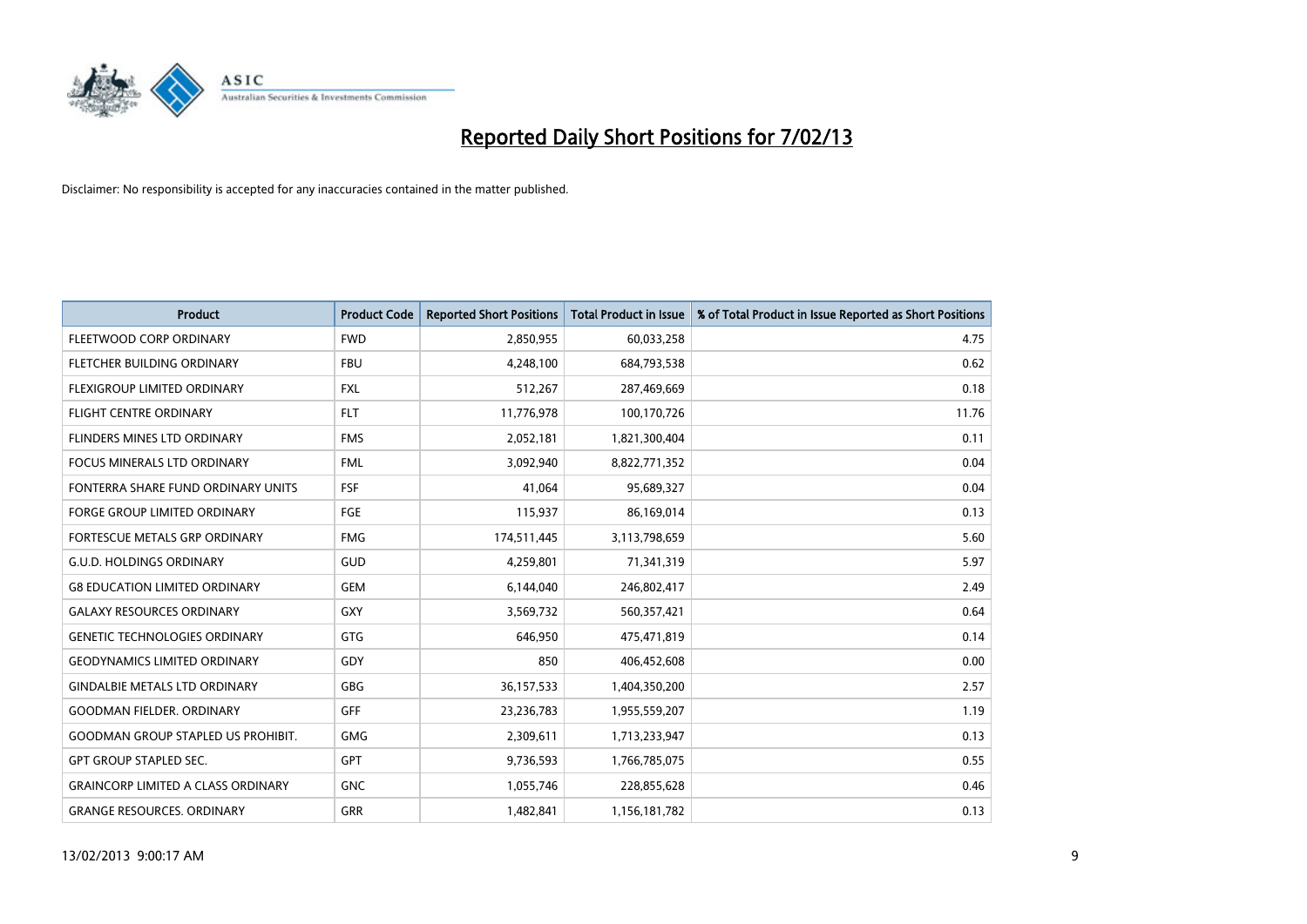

| <b>Product</b>                       | <b>Product Code</b> | <b>Reported Short Positions</b> | <b>Total Product in Issue</b> | % of Total Product in Issue Reported as Short Positions |
|--------------------------------------|---------------------|---------------------------------|-------------------------------|---------------------------------------------------------|
| <b>GREENLAND MIN EN LTD ORDINARY</b> | GGG                 | 4,877,283                       | 567,937,409                   | 0.86                                                    |
| <b>GRYPHON MINERALS LTD ORDINARY</b> | GRY                 | 22,771,859                      | 400,464,983                   | 5.69                                                    |
| <b>GUILDFORD COAL LTD ORDINARY</b>   | <b>GUF</b>          | 1,681,208                       | 521,046,899                   | 0.32                                                    |
| <b>GUIARAT NRE COAL LTD ORDINARY</b> | <b>GNM</b>          | 587,656                         | 1,376,138,678                 | 0.04                                                    |
| <b>GUNNS LIMITED ORDINARY</b>        | <b>GNS</b>          | 51,730,407                      | 848,401,559                   | 6.10                                                    |
| <b>GWA GROUP LTD ORDINARY</b>        | <b>GWA</b>          | 6,400,484                       | 304,706,899                   | 2.10                                                    |
| HARVEY NORMAN ORDINARY               | <b>HVN</b>          | 114,529,384                     | 1,062,316,784                 | 10.78                                                   |
| HASTIE GROUP LIMITED ORDINARY        | <b>HST</b>          | 233,914                         | 137,353,504                   | 0.17                                                    |
| <b>HENDERSON GROUP CDI 1:1</b>       | <b>HGG</b>          | 2,926,650                       | 718,996,007                   | 0.41                                                    |
| HFA HOLDINGS LIMITED ORDINARY        | <b>HFA</b>          | 3,809                           | 117,332,831                   | 0.00                                                    |
| HIGHLANDS PACIFIC ORDINARY           | <b>HIG</b>          | 483,892                         | 789,132,854                   | 0.06                                                    |
| HILLGROVE RES LTD ORDINARY           | <b>HGO</b>          | 2,009,546                       | 1,022,760,221                 | 0.20                                                    |
| HILLS HOLDINGS LTD ORDINARY          | <b>HIL</b>          | 2,746,549                       | 246,500,444                   | 1.11                                                    |
| HORIZON OIL LIMITED ORDINARY         | <b>HZN</b>          | 32,221,002                      | 1,133,316,515                 | 2.84                                                    |
| <b>ICON ENERGY LIMITED ORDINARY</b>  | <b>ICN</b>          | 1,724,608                       | 533,391,210                   | 0.32                                                    |
| <b>IINET LIMITED ORDINARY</b>        | <b>IIN</b>          | 17,672                          | 161,238,847                   | 0.01                                                    |
| <b>ILUKA RESOURCES ORDINARY</b>      | ILU                 | 67,693,554                      | 418,700,517                   | 16.17                                                   |
| <b>IMDEX LIMITED ORDINARY</b>        | <b>IMD</b>          | 1,207,060                       | 210,473,188                   | 0.57                                                    |
| IMF (AUSTRALIA) LTD ORDINARY         | <b>IMF</b>          | 513,023                         | 123,201,716                   | 0.42                                                    |
| <b>INCITEC PIVOT ORDINARY</b>        | <b>IPL</b>          | 4,633,476                       | 1,628,730,107                 | 0.28                                                    |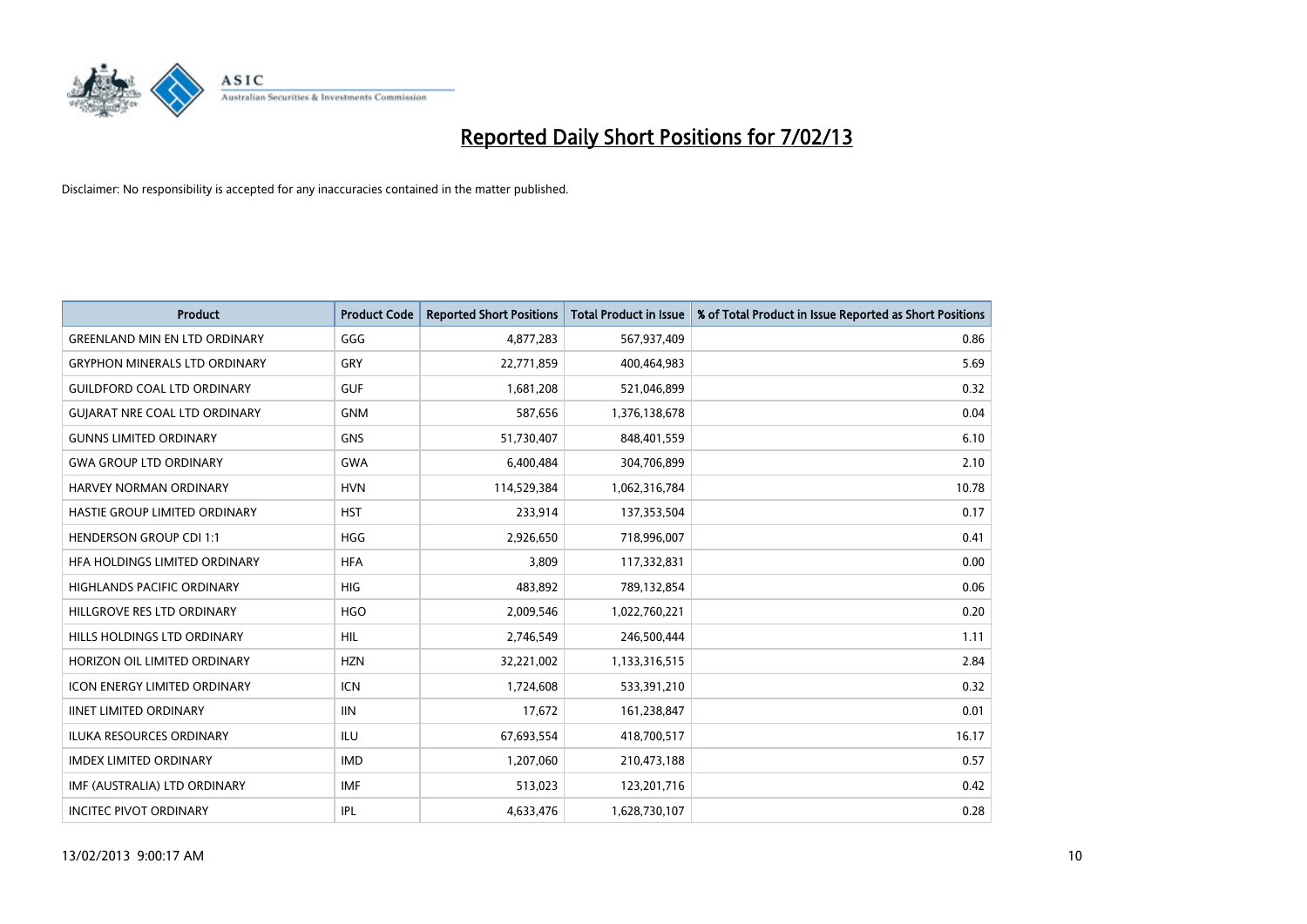

| <b>Product</b>                                  | <b>Product Code</b> | <b>Reported Short Positions</b> | <b>Total Product in Issue</b> | % of Total Product in Issue Reported as Short Positions |
|-------------------------------------------------|---------------------|---------------------------------|-------------------------------|---------------------------------------------------------|
| <b>INDEPENDENCE GROUP ORDINARY</b>              | <b>IGO</b>          | 3,419,912                       | 232,882,535                   | 1.47                                                    |
| INDOPHIL RESOURCES ORDINARY                     | <b>IRN</b>          | 1,092,003                       | 1,203,146,194                 | 0.09                                                    |
| <b>INFIGEN ENERGY STAPLED SECURITIES</b>        | <b>IFN</b>          | 2,971,900                       | 762,265,972                   | 0.39                                                    |
| INSURANCE AUSTRALIA ORDINARY                    | IAG                 | 5,121,041                       | 2,079,034,021                 | 0.25                                                    |
| <b>INTEGRATED RESEARCH ORDINARY</b>             | IRI                 | 75,648                          | 168,359,453                   | 0.04                                                    |
| <b>INTREPID MINES ORDINARY</b>                  | <b>IAU</b>          | 10,269,733                      | 555,519,374                   | 1.85                                                    |
| INVESTA OFFICE FUND STAPLED SECURITIES          | <b>IOF</b>          | 2,901,331                       | 614,047,458                   | 0.47                                                    |
| <b>INVOCARE LIMITED ORDINARY</b>                | <b>IVC</b>          | 3,045,389                       | 110,030,298                   | 2.77                                                    |
| ION LIMITED ORDINARY                            | <b>ION</b>          | 164,453                         | 256,365,105                   | 0.06                                                    |
| <b>IOOF HOLDINGS LTD ORDINARY</b>               | IFL                 | 1,464,389                       | 232,091,225                   | 0.63                                                    |
| <b>IRESS LIMITED ORDINARY</b>                   | <b>IRE</b>          | 1,809,192                       | 128,620,231                   | 1.41                                                    |
| <b>IRON ORE HOLDINGS ORDINARY</b>               | <b>IOH</b>          | 39,352                          | 161,174,005                   | 0.02                                                    |
| <b>IVANHOE AUSTRALIA ORDINARY</b>               | <b>IVA</b>          | 2,124,025                       | 714,991,227                   | 0.30                                                    |
| <b>JAMES HARDIE INDUST CHESS DEPOSITARY INT</b> | <b>IHX</b>          | 7,885,817                       | 440,917,727                   | 1.79                                                    |
| <b>IB HI-FI LIMITED ORDINARY</b>                | <b>IBH</b>          | 18,436,158                      | 98,850,643                    | 18.65                                                   |
| <b>JUMBO INTERACTIVE ORDINARY</b>               | <b>JIN</b>          | 1,000                           | 43,102,560                    | 0.00                                                    |
| <b>JUPITER MINES ORDINARY</b>                   | <b>IMS</b>          | 1,672                           | 2,281,835,383                 | 0.00                                                    |
| KAGARA LTD ORDINARY                             | <b>KZL</b>          | 2,999,122                       | 798,953,117                   | 0.38                                                    |
| KANGAROO RES LTD ORDINARY                       | <b>KRL</b>          | 115,495                         | 3,434,430,012                 | 0.00                                                    |
| KAROON GAS AUSTRALIA ORDINARY                   | <b>KAR</b>          | 136.818                         | 221,420,769                   | 0.06                                                    |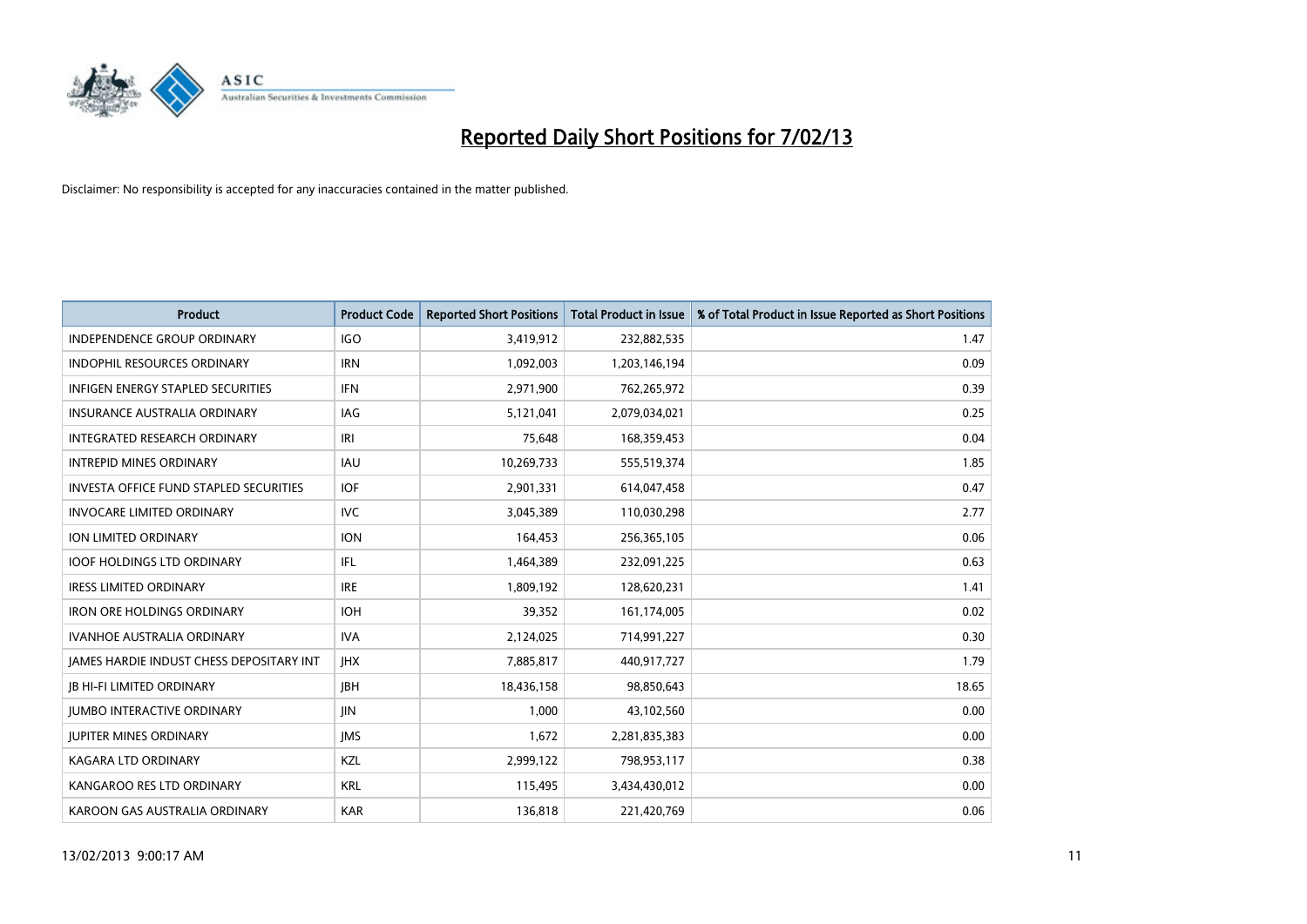

| <b>Product</b>                        | <b>Product Code</b> | <b>Reported Short Positions</b> | <b>Total Product in Issue</b> | % of Total Product in Issue Reported as Short Positions |
|---------------------------------------|---------------------|---------------------------------|-------------------------------|---------------------------------------------------------|
| KATHMANDU HOLD LTD ORDINARY           | <b>KMD</b>          | 17,397                          | 200,215,894                   | 0.01                                                    |
| <b>KBL MINING LIMITED ORDINARY</b>    | <b>KBL</b>          | 1,820                           | 293,535,629                   | 0.00                                                    |
| KINGSGATE CONSOLID. ORDINARY          | <b>KCN</b>          | 11,809,792                      | 151,828,173                   | 7.78                                                    |
| KINGSROSE MINING LTD ORDINARY         | <b>KRM</b>          | 215,137                         | 291,959,871                   | 0.07                                                    |
| LEIGHTON HOLDINGS ORDINARY            | LEI                 | 8,736,218                       | 337, 164, 188                 | 2.59                                                    |
| LEND LEASE GROUP UNIT/ORD STAPLED     | LLC                 | 4,306,302                       | 574,351,883                   | 0.75                                                    |
| LINC ENERGY LTD ORDINARY              | <b>LNC</b>          | 16,693,507                      | 517,770,424                   | 3.22                                                    |
| LIQUEFIED NATURAL ORDINARY            | LNG                 | 272,800                         | 267,699,015                   | 0.10                                                    |
| LYCOPODIUM LIMITED ORDINARY           | LYL                 | 403                             | 38,755,103                    | 0.00                                                    |
| LYNAS CORPORATION ORDINARY            | <b>LYC</b>          | 177,839,959                     | 1,960,801,292                 | 9.07                                                    |
| M2 TELECOMMUNICATION ORDINARY         | <b>MTU</b>          | 7,198,649                       | 157,996,251                   | 4.56                                                    |
| <b>MACA LIMITED ORDINARY</b>          | <b>MLD</b>          | 1,040,419                       | 150,000,000                   | 0.69                                                    |
| <b>MACMAHON HOLDINGS ORDINARY</b>     | <b>MAH</b>          | 12,293,340                      | 1,261,699,966                 | 0.97                                                    |
| MACQ ATLAS ROADS GRP ORDINARY STAPLED | <b>MOA</b>          | 4,200,127                       | 478,531,436                   | 0.88                                                    |
| MACQUARIE GROUP LTD ORDINARY          | <b>MOG</b>          | 4,405,688                       | 339,178,329                   | 1.30                                                    |
| <b>MARENGO MINING LTD CDI 1:1</b>     | <b>MMC</b>          | 10                              | 1,137,870,521                 | 0.00                                                    |
| <b>MATRIX C &amp; E LTD ORDINARY</b>  | <b>MCE</b>          | 3,775,807                       | 94,555,428                    | 3.99                                                    |
| <b>MAVERICK DRILLING ORDINARY</b>     | <b>MAD</b>          | 10,960,765                      | 452,726,751                   | 2.42                                                    |
| <b>MAXITRANS INDUSTRIES ORDINARY</b>  | <b>MXI</b>          | 870                             | 183,993,392                   | 0.00                                                    |
| MAYNE PHARMA LTD ORDINARY             | <b>MYX</b>          | 546.300                         | 545,527,413                   | 0.10                                                    |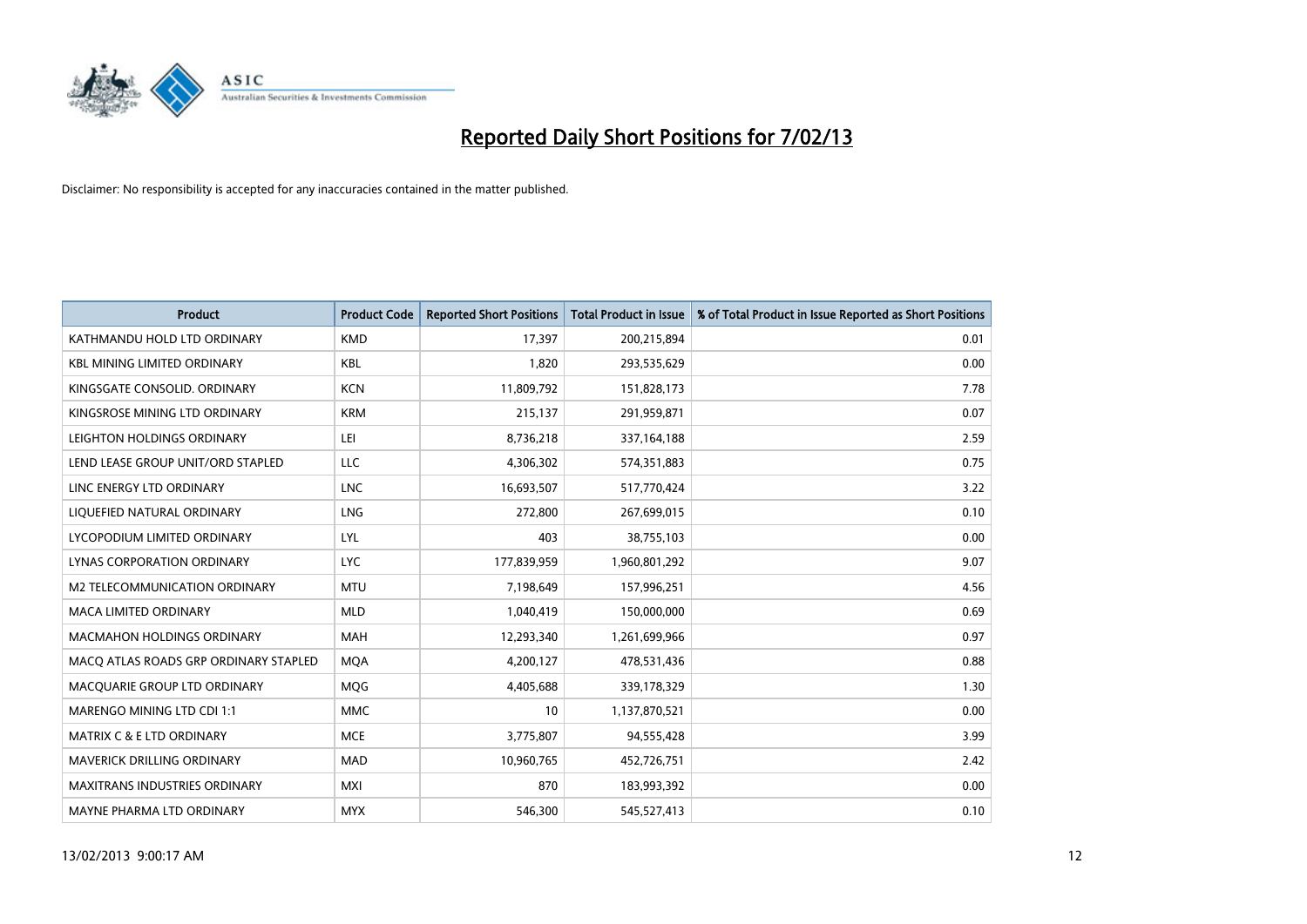

| <b>Product</b>                     | <b>Product Code</b> | <b>Reported Short Positions</b> | <b>Total Product in Issue</b> | % of Total Product in Issue Reported as Short Positions |
|------------------------------------|---------------------|---------------------------------|-------------------------------|---------------------------------------------------------|
| MCMILLAN SHAKESPEARE ORDINARY      | <b>MMS</b>          | 520,870                         | 74,523,965                    | 0.70                                                    |
| MEDUSA MINING LTD ORDINARY         | <b>MML</b>          | 2,496,989                       | 188,903,911                   | 1.32                                                    |
| MELBOURNE IT LIMITED ORDINARY      | <b>MLB</b>          | 551,567                         | 82,451,363                    | 0.67                                                    |
| MEO AUSTRALIA LTD ORDINARY         | <b>MEO</b>          | 368,847                         | 627,264,587                   | 0.06                                                    |
| <b>MERMAID MARINE ORDINARY</b>     | <b>MRM</b>          | 603,171                         | 223,832,900                   | 0.27                                                    |
| MESOBLAST LIMITED ORDINARY         | <b>MSB</b>          | 16,134,224                      | 287,840,322                   | 5.61                                                    |
| METALS X LIMITED ORDINARY          | <b>MLX</b>          | 90,793                          | 1,651,766,110                 | 0.01                                                    |
| METCASH LIMITED ORDINARY           | <b>MTS</b>          | 104,930,483                     | 880,704,786                   | 11.91                                                   |
| METGASCO LIMITED ORDINARY          | <b>MEL</b>          | 100,000                         | 445,158,802                   | 0.02                                                    |
| METMINCO LIMITED ORDINARY          | <b>MNC</b>          | 54,825                          | 1,749,543,023                 | 0.00                                                    |
| MICLYN EXP OFFSHR ORDINARY         | <b>MIO</b>          | 89,517                          | 278,639,188                   | 0.03                                                    |
| MILTON CORPORATION ORDINARY        | <b>MLT</b>          | 12,800                          | 121,625,655                   | 0.01                                                    |
| MINCOR RESOURCES NL ORDINARY       | <b>MCR</b>          | 2,261,793                       | 188,208,274                   | 1.20                                                    |
| MINERAL DEPOSITS ORDINARY          | <b>MDL</b>          | 697,205                         | 83,538,786                    | 0.83                                                    |
| MINERAL RESOURCES, ORDINARY        | <b>MIN</b>          | 3,694,611                       | 185,724,169                   | 1.99                                                    |
| MIRABELA NICKEL LTD ORDINARY       | <b>MBN</b>          | 9,082,821                       | 876,765,094                   | 1.04                                                    |
| MIRVAC GROUP STAPLED SECURITIES    | <b>MGR</b>          | 6,323,243                       | 3,425,587,451                 | 0.18                                                    |
| MOLOPO ENERGY LTD ORDINARY         | <b>MPO</b>          | 750,634                         | 246,230,752                   | 0.30                                                    |
| <b>MONADELPHOUS GROUP ORDINARY</b> | <b>MND</b>          | 7,313,157                       | 90,663,543                    | 8.07                                                    |
| MORTGAGE CHOICE LTD ORDINARY       | <b>MOC</b>          | 2,349,430                       | 123,431,282                   | 1.90                                                    |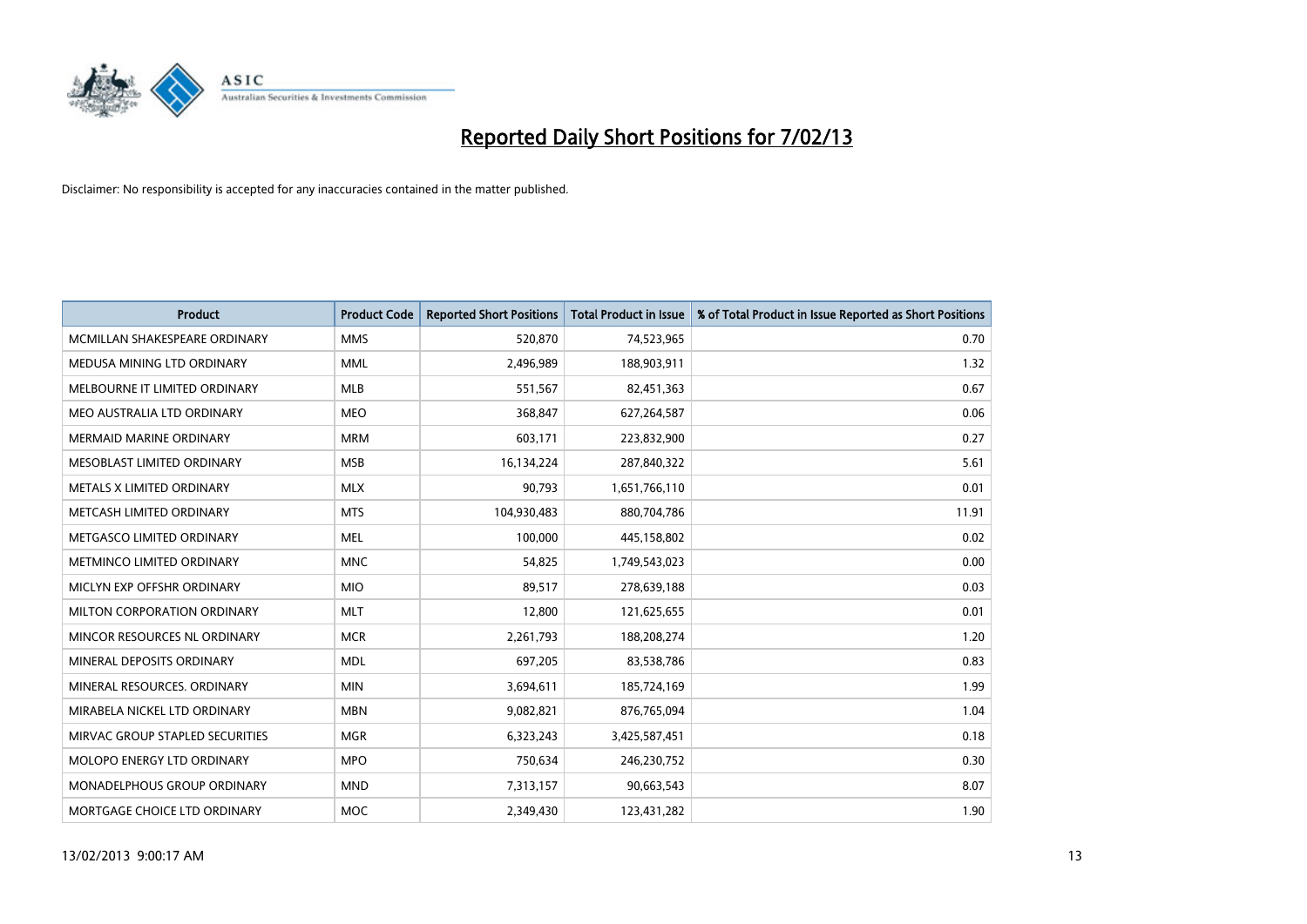

| <b>Product</b>                    | <b>Product Code</b> | <b>Reported Short Positions</b> | <b>Total Product in Issue</b> | % of Total Product in Issue Reported as Short Positions |
|-----------------------------------|---------------------|---------------------------------|-------------------------------|---------------------------------------------------------|
| <b>MOUNT GIBSON IRON ORDINARY</b> | <b>MGX</b>          | 1,918,517                       | 1,090,584,232                 | 0.18                                                    |
| MULTIPLEX SITES SITES             | <b>MXUPA</b>        | 578                             | 4,500,000                     | 0.01                                                    |
| MURCHISON METALS LTD ORDINARY     | <b>MMX</b>          | 6,194,558                       | 450,497,346                   | 1.38                                                    |
| MYER HOLDINGS LTD ORDINARY        | <b>MYR</b>          | 81,686,362                      | 583,384,551                   | 14.00                                                   |
| <b>MYSTATE LIMITED ORDINARY</b>   | <b>MYS</b>          | 22,399                          | 87,117,374                    | 0.03                                                    |
| NATIONAL AUST, BANK ORDINARY      | <b>NAB</b>          | 12,648,555                      | 2,342,259,881                 | 0.54                                                    |
| NAVITAS LIMITED ORDINARY          | <b>NVT</b>          | 10,753,571                      | 375,367,918                   | 2.86                                                    |
| NEON ENERGY LIMITED ORDINARY      | <b>NEN</b>          | 3,539,810                       | 549,844,091                   | 0.64                                                    |
| NEW HOPE CORPORATION ORDINARY     | <b>NHC</b>          | 3,242,616                       | 830,563,352                   | 0.39                                                    |
| NEWCREST MINING ORDINARY          | <b>NCM</b>          | 4,532,263                       | 765,906,839                   | 0.59                                                    |
| NEWS CORP A NON-VOTING CDI        | <b>NWSLV</b>        | 2,513,333                       | 1,527,677,110                 | 0.16                                                    |
| NEWS CORP B VOTING CDI            | <b>NWS</b>          | 1,062,137                       | 798,520,953                   | 0.13                                                    |
| NEWSAT LIMITED ORDINARY           | <b>NWT</b>          | 58,617                          | 233,052,157                   | 0.03                                                    |
| NEXTDC LIMITED ORDINARY           | <b>NXT</b>          | 3,586,604                       | 172,602,288                   | 2.08                                                    |
| NEXUS ENERGY LIMITED ORDINARY     | <b>NXS</b>          | 12,187,648                      | 1,329,821,159                 | 0.92                                                    |
| NIDO PETROLEUM ORDINARY           | <b>NDO</b>          | 105,313                         | 1,906,373,341                 | 0.01                                                    |
| NOBLE MINERAL RES ORDINARY        | <b>NMG</b>          | 2,903,432                       | 666,397,952                   | 0.44                                                    |
| NORFOLK GROUP ORDINARY            | <b>NFK</b>          | 50                              | 158,890,730                   | 0.00                                                    |
| NORTHERN IRON LTD ORDINARY        | <b>NFE</b>          | 3,199,016                       | 484,405,314                   | 0.66                                                    |
| NORTHERN STAR ORDINARY            | <b>NST</b>          | 5,385,267                       | 424,277,027                   | 1.27                                                    |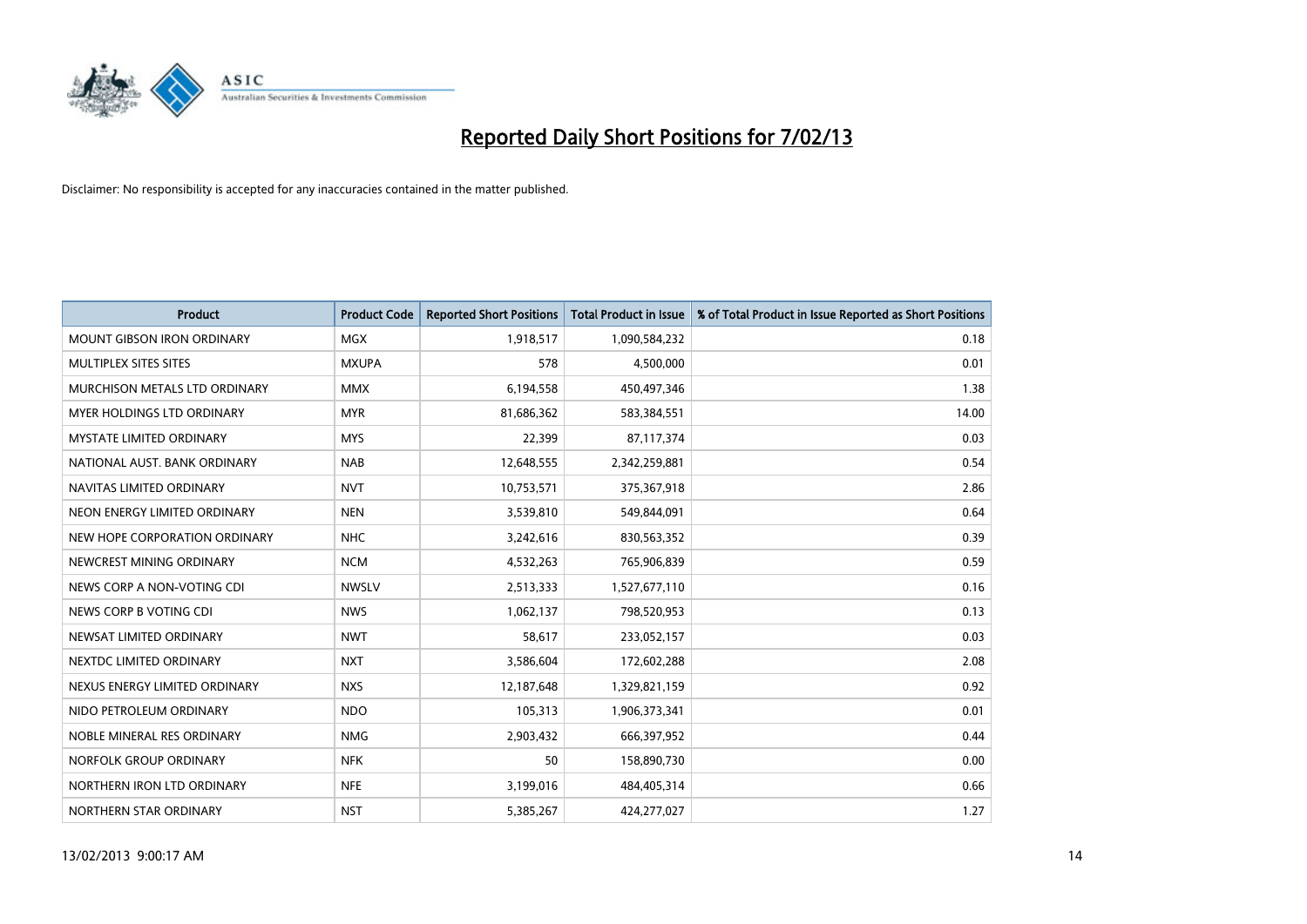

| <b>Product</b>                        | <b>Product Code</b> | <b>Reported Short Positions</b> | <b>Total Product in Issue</b> | % of Total Product in Issue Reported as Short Positions |
|---------------------------------------|---------------------|---------------------------------|-------------------------------|---------------------------------------------------------|
| NRW HOLDINGS LIMITED ORDINARY         | <b>NWH</b>          | 4,153,608                       | 278,888,011                   | 1.49                                                    |
| NUFARM LIMITED ORDINARY               | <b>NUF</b>          | 5,354,651                       | 262,796,891                   | 2.04                                                    |
| OAKTON LIMITED ORDINARY               | <b>OKN</b>          | 337                             | 91,721,874                    | 0.00                                                    |
| OCEANAGOLD CORP. CHESS DEPOSITARY INT | <b>OGC</b>          | 2,430,177                       | 293,517,918                   | 0.83                                                    |
| OIL SEARCH LTD ORDINARY               | <b>OSH</b>          | 22,071,892                      | 1,334,756,742                 | 1.65                                                    |
| OM HOLDINGS LIMITED ORDINARY          | OMH                 | 4,050,829                       | 673,423,337                   | 0.60                                                    |
| ORICA LIMITED ORDINARY                | ORI                 | 3,479,123                       | 366,686,516                   | 0.95                                                    |
| ORIGIN ENERGY ORDINARY                | <b>ORG</b>          | 13,674,322                      | 1,094,031,475                 | 1.25                                                    |
| OROCOBRE LIMITED ORDINARY             | <b>ORE</b>          | 277,265                         | 117,745,140                   | 0.24                                                    |
| OROTONGROUP LIMITED ORDINARY          | ORL                 | 29,888                          | 40,880,902                    | 0.07                                                    |
| ORPHEUS ENERGY LTD ORDINARY           | <b>OEG</b>          | 67,200                          | 130,475,919                   | 0.05                                                    |
| OZ MINERALS ORDINARY                  | OZL                 | 9,994,598                       | 303,470,022                   | 3.29                                                    |
| PACIFIC BRANDS ORDINARY               | <b>PBG</b>          | 13,552,457                      | 912,915,695                   | 1.48                                                    |
| PALADIN ENERGY LTD ORDINARY           | <b>PDN</b>          | 110,779,302                     | 836,825,651                   | 13.24                                                   |
| PANAUST LIMITED ORDINARY              | PNA                 | 1,321,525                       | 606,155,069                   | 0.22                                                    |
| PANORAMIC RESOURCES ORDINARY          | PAN                 | 1,152,266                       | 256,058,555                   | 0.45                                                    |
| PAPERLINX LIMITED ORDINARY            | <b>PPX</b>          | 68,325                          | 609,280,761                   | 0.01                                                    |
| PAPILLON RES LTD ORDINARY             | PIR                 | 1,479,557                       | 297,028,210                   | 0.50                                                    |
| PATTIES FOODS LTD ORDINARY            | PFL                 | 100,000                         | 139,065,639                   | 0.07                                                    |
| PEET LIMITED ORDINARY                 | <b>PPC</b>          | 3,320,452                       | 321,013,141                   | 1.03                                                    |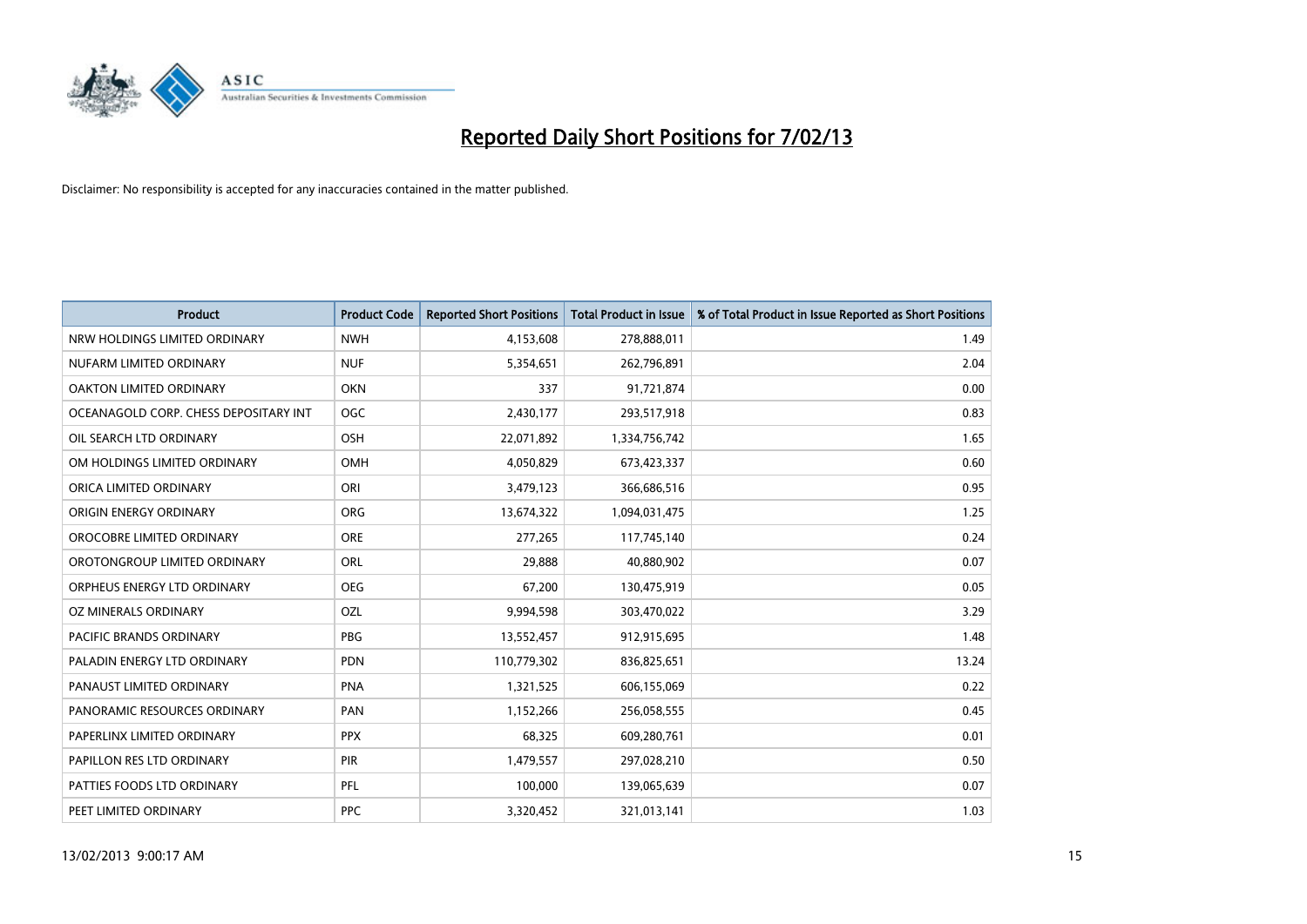

| <b>Product</b>                      | <b>Product Code</b> | <b>Reported Short Positions</b> | <b>Total Product in Issue</b> | % of Total Product in Issue Reported as Short Positions |
|-------------------------------------|---------------------|---------------------------------|-------------------------------|---------------------------------------------------------|
| PERILYA LIMITED ORDINARY            | PEM                 | 514                             | 769,316,426                   | 0.00                                                    |
| PERPETUAL LIMITED ORDINARY          | <b>PPT</b>          | 2,127,555                       | 41,980,678                    | 5.07                                                    |
| PERSEUS MINING LTD ORDINARY         | PRU                 | 22,538,882                      | 457,962,088                   | 4.92                                                    |
| PHARMAXIS LTD ORDINARY              | <b>PXS</b>          | 8,200,319                       | 308,543,389                   | 2.66                                                    |
| PHOSPHAGENICS LTD. ORDINARY         | POH                 | 1,035,000                       | 1,020,215,957                 | 0.10                                                    |
| PLATINUM ASSET ORDINARY             | <b>PTM</b>          | 10,744,097                      | 561,347,878                   | 1.91                                                    |
| PLATINUM AUSTRALIA ORDINARY         | <b>PLA</b>          | 836,127                         | 504,968,043                   | 0.17                                                    |
| PMP LIMITED ORDINARY                | <b>PMP</b>          | 181,144                         | 323,781,124                   | 0.06                                                    |
| PREMIER INVESTMENTS ORDINARY        | <b>PMV</b>          | 1,122,051                       | 155,260,478                   | 0.72                                                    |
| PRIMA BIOMED LTD ORDINARY           | <b>PRR</b>          | 7,288,810                       | 1,066,063,388                 | 0.68                                                    |
| PRIMARY HEALTH CARE ORDINARY        | <b>PRY</b>          | 16,388,977                      | 502,983,554                   | 3.26                                                    |
| PROGRAMMED ORDINARY                 | <b>PRG</b>          | 236,655                         | 118,177,001                   | 0.20                                                    |
| PSIVIDA CORP CDI 1:1                | <b>PVA</b>          | 50,000                          | 8,967,956                     | 0.56                                                    |
| PURA VIDA ENERGY NL ORDINARY        | <b>PVD</b>          | 157,040                         | 59,919,584                    | 0.26                                                    |
| <b>QANTAS AIRWAYS ORDINARY</b>      | QAN                 | 17,977,345                      | 2,253,918,425                 | 0.80                                                    |
| <b>OBE INSURANCE GROUP ORDINARY</b> | <b>OBE</b>          | 51,153,765                      | 1,196,747,582                 | 4.27                                                    |
| ORXPHARMA LTD ORDINARY              | <b>QRX</b>          | 130,762                         | 144,644,706                   | 0.09                                                    |
| <b>QUBE HOLDINGS LTD ORDINARY</b>   | QUB                 | 10,526,952                      | 926,489,845                   | 1.14                                                    |
| RAMELIUS RESOURCES ORDINARY         | <b>RMS</b>          | 5,280,146                       | 337,296,949                   | 1.57                                                    |
| RAMSAY HEALTH CARE ORDINARY         | <b>RHC</b>          | 2,556,727                       | 202,081,252                   | 1.27                                                    |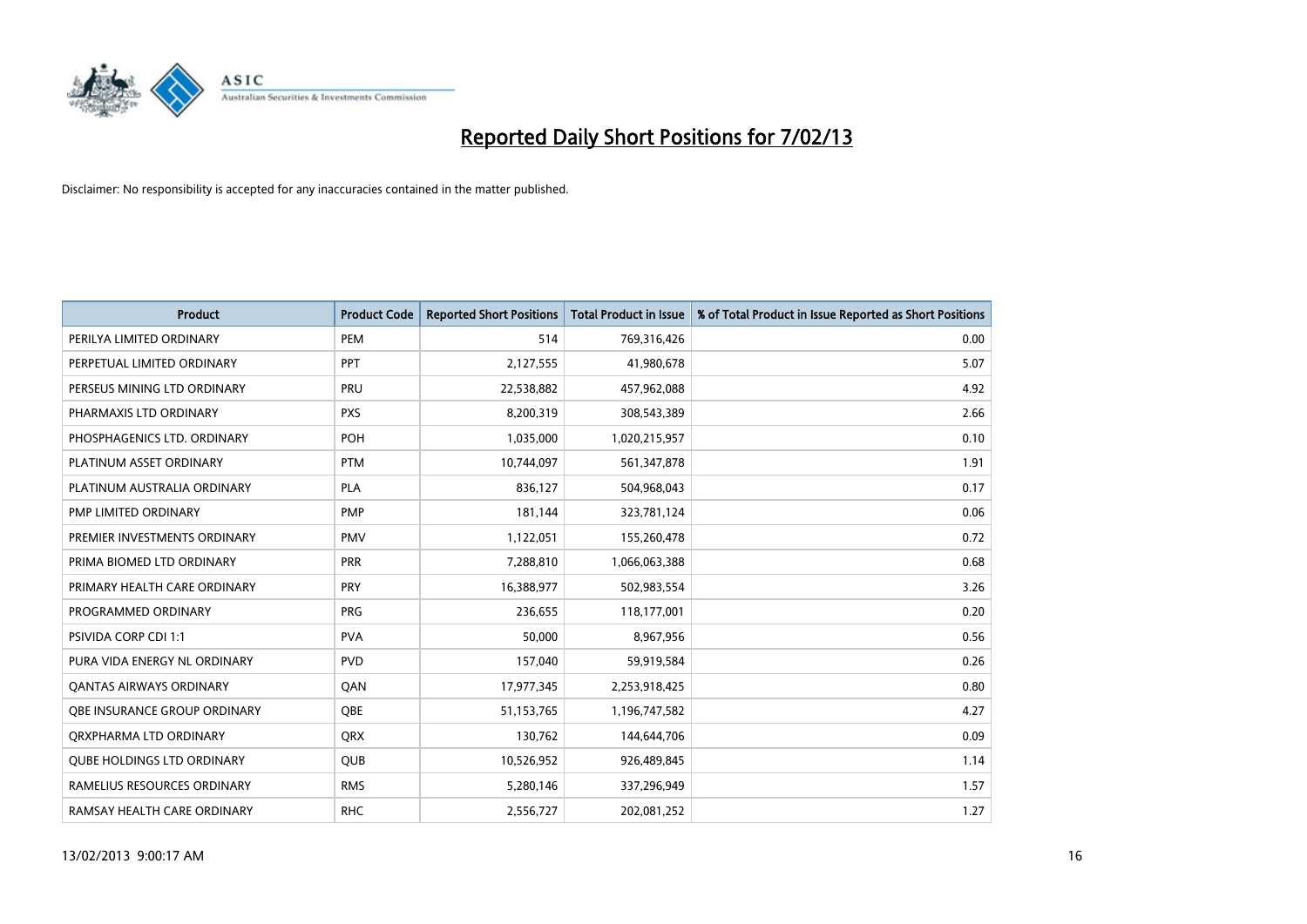

| <b>Product</b>                      | <b>Product Code</b> | <b>Reported Short Positions</b> | <b>Total Product in Issue</b> | % of Total Product in Issue Reported as Short Positions |
|-------------------------------------|---------------------|---------------------------------|-------------------------------|---------------------------------------------------------|
| <b>RCR TOMLINSON ORDINARY</b>       | <b>RCR</b>          | 120,661                         | 132,431,265                   | 0.09                                                    |
| <b>REA GROUP ORDINARY</b>           | <b>REA</b>          | 41,216                          | 131,714,699                   | 0.03                                                    |
| RECKON LIMITED ORDINARY             | <b>RKN</b>          | 452,970                         | 129,488,015                   | 0.35                                                    |
| RED 5 LIMITED ORDINARY              | <b>RED</b>          | 369,515                         | 135,488,008                   | 0.27                                                    |
| <b>RED FORK ENERGY ORDINARY</b>     | <b>RFE</b>          | 3,506,087                       | 384,951,719                   | 0.91                                                    |
| REDBANK ENERGY LTD ORDINARY         | AEJ                 | 13                              | 786,287                       | 0.00                                                    |
| <b>REDFLEX HOLDINGS ORDINARY</b>    | <b>RDF</b>          | 1.728                           | 110,762,310                   | 0.00                                                    |
| REECE AUSTRALIA LTD. ORDINARY       | <b>REH</b>          | 10,493                          | 99,600,000                    | 0.01                                                    |
| REGIS RESOURCES ORDINARY            | <b>RRL</b>          | 7,324,548                       | 473,975,396                   | 1.55                                                    |
| RESMED INC CDI 10:1                 | <b>RMD</b>          | 17,135,195                      | 1,556,242,300                 | 1.10                                                    |
| <b>RESOLUTE MINING ORDINARY</b>     | <b>RSG</b>          | 1,148,617                       | 643,094,224                   | 0.18                                                    |
| <b>RESOURCE GENERATION ORDINARY</b> | <b>RES</b>          | 173                             | 263,345,652                   | 0.00                                                    |
| RETAIL FOOD GROUP ORDINARY          | <b>RFG</b>          | 285,226                         | 130,087,856                   | 0.22                                                    |
| REVERSE CORP LIMITED ORDINARY       | <b>REF</b>          | 100                             | 92,382,175                    | 0.00                                                    |
| REX MINERALS LIMITED ORDINARY       | <b>RXM</b>          | 3,046,322                       | 188,907,284                   | 1.61                                                    |
| <b>RHG LIMITED ORDINARY</b>         | <b>RHG</b>          | 300,672                         | 308,483,177                   | 0.10                                                    |
| <b>RIALTO ENERGY ORDINARY</b>       | <b>RIA</b>          | 41                              | 672,259,992                   | 0.00                                                    |
| RIDLEY CORPORATION ORDINARY         | <b>RIC</b>          | 16,238                          | 307,817,071                   | 0.01                                                    |
| RIO TINTO LIMITED ORDINARY          | <b>RIO</b>          | 7,212,393                       | 435,758,720                   | 1.66                                                    |
| ROC OIL COMPANY ORDINARY            | <b>ROC</b>          | 1,189,006                       | 683,235,552                   | 0.17                                                    |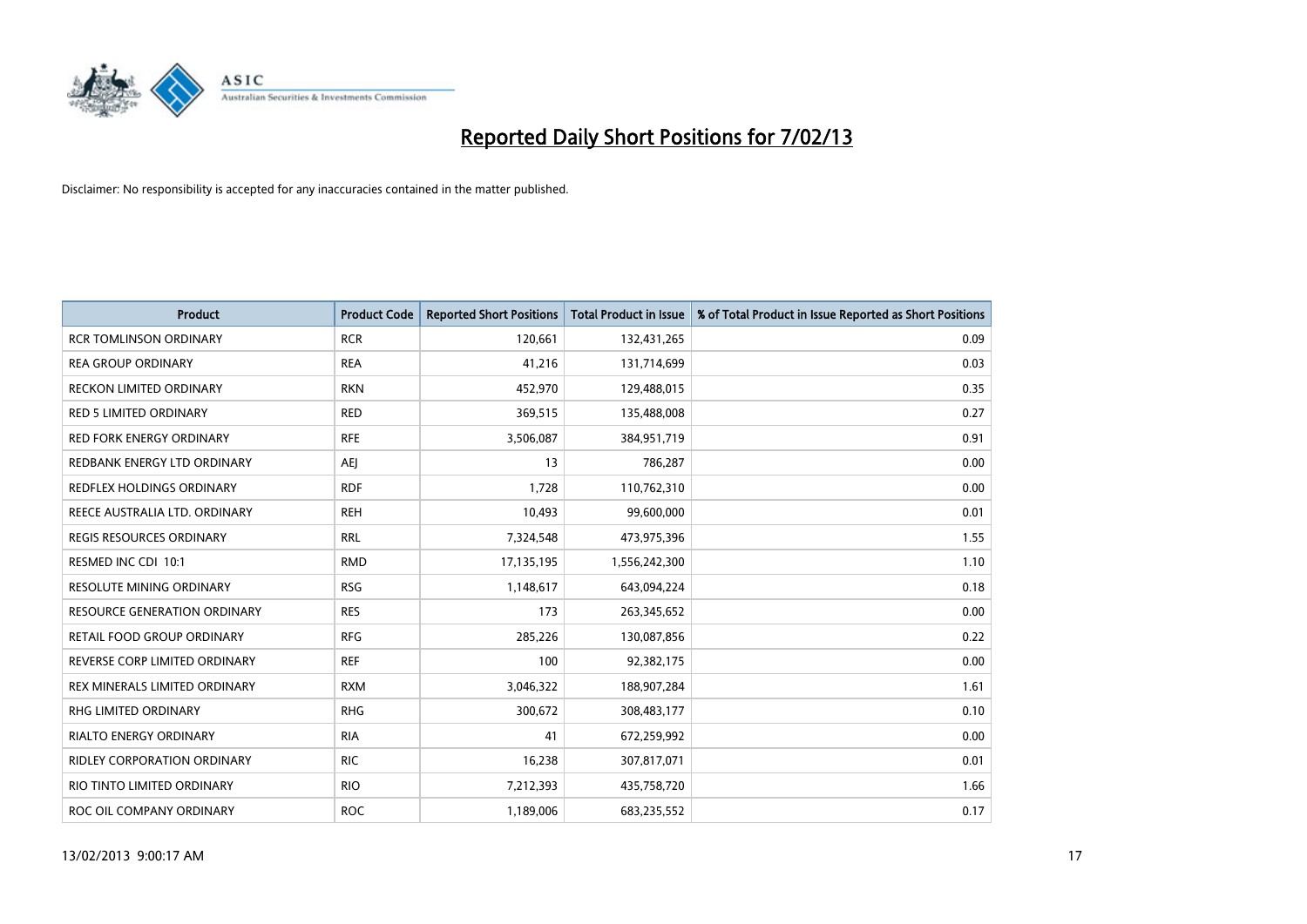

| <b>Product</b>                               | <b>Product Code</b> | <b>Reported Short Positions</b> | <b>Total Product in Issue</b> | % of Total Product in Issue Reported as Short Positions |
|----------------------------------------------|---------------------|---------------------------------|-------------------------------|---------------------------------------------------------|
| <b>RURALCO HOLDINGS ORDINARY</b>             | <b>RHL</b>          | 12,000                          | 55,019,284                    | 0.02                                                    |
| SAI GLOBAL LIMITED ORDINARY                  | SAI                 | 4,468,574                       | 206,944,724                   | 2.16                                                    |
| SALMAT LIMITED ORDINARY                      | <b>SLM</b>          | 488,160                         | 159,812,799                   | 0.31                                                    |
| SAMSON OIL & GAS LTD ORDINARY                | SSN                 | 7,157,653                       | 1,985,896,471                 | 0.36                                                    |
| SANDFIRE RESOURCES ORDINARY                  | <b>SFR</b>          | 2,856,499                       | 153,590,968                   | 1.86                                                    |
| <b>SANTOS LTD ORDINARY</b>                   | <b>STO</b>          | 3,368,633                       | 958,896,786                   | 0.35                                                    |
| SARACEN MINERAL ORDINARY                     | <b>SAR</b>          | 9,874,359                       | 595,217,424                   | 1.66                                                    |
| <b>SCA PROPERTY GROUP STAPLED SECURITIES</b> | SCP                 | 14,036,115                      | 585,455,114                   | 2.40                                                    |
| SEDGMAN LIMITED ORDINARY                     | SDM                 | 125,810                         | 217,623,797                   | 0.06                                                    |
| SEEK LIMITED ORDINARY                        | <b>SEK</b>          | 15,882,562                      | 337,101,307                   | 4.71                                                    |
| SENEX ENERGY LIMITED ORDINARY                | <b>SXY</b>          | 1,870,585                       | 1,140,804,837                 | 0.16                                                    |
| SERVICE STREAM ORDINARY                      | <b>SSM</b>          | 100                             | 283,418,867                   | 0.00                                                    |
| SEVEN GROUP HOLDINGS ORDINARY                | <b>SVW</b>          | 3,155,950                       | 307,410,281                   | 1.03                                                    |
| SEVEN WEST MEDIA LTD ORDINARY                | <b>SWM</b>          | 20,739,567                      | 999,160,872                   | 2.08                                                    |
| SIGMA PHARMACEUTICAL ORDINARY                | <b>SIP</b>          | 5,649,791                       | 1,169,236,730                 | 0.48                                                    |
| SILEX SYSTEMS ORDINARY                       | <b>SLX</b>          | 1,226,907                       | 170,232,464                   | 0.72                                                    |
| SILVER CHEF LIMITED ORDINARY                 | SIV                 | 13,392                          | 27,222,919                    | 0.05                                                    |
| SILVER LAKE RESOURCE ORDINARY                | <b>SLR</b>          | 2,138,617                       | 379,048,750                   | 0.56                                                    |
| SIMS METAL MGMT LTD ORDINARY                 | SGM                 | 8,309,762                       | 204,300,941                   | 4.07                                                    |
| SINGAPORE TELECOMM. CHESS DEPOSITARY INT     | <b>SGT</b>          | 10,002,682                      | 174,261,546                   | 5.74                                                    |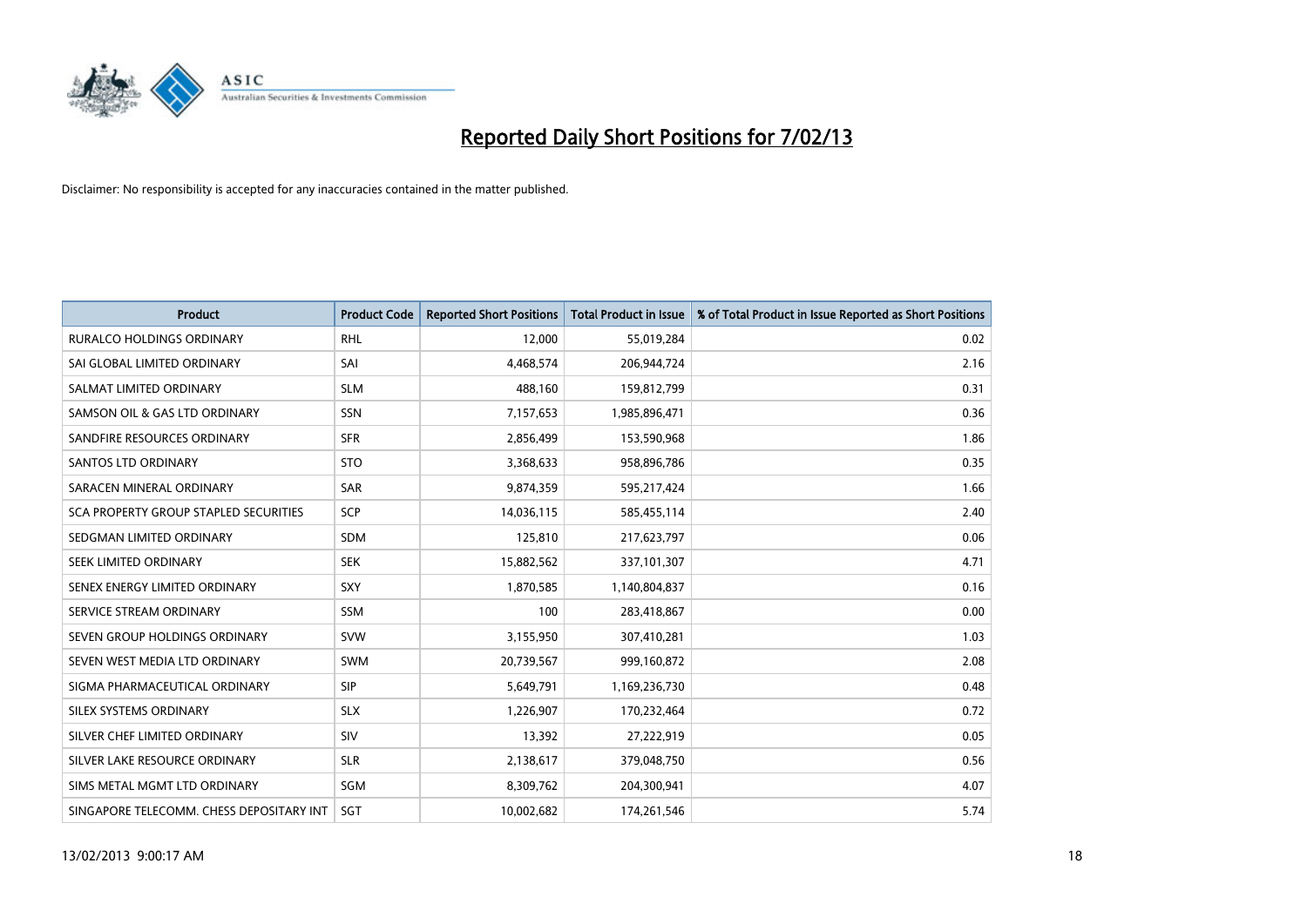

| <b>Product</b>                           | <b>Product Code</b> | <b>Reported Short Positions</b> | <b>Total Product in Issue</b> | % of Total Product in Issue Reported as Short Positions |
|------------------------------------------|---------------------|---------------------------------|-------------------------------|---------------------------------------------------------|
| SIRIUS RESOURCES NL ORDINARY             | <b>SIR</b>          | 452,476                         | 223,434,586                   | 0.20                                                    |
| SIRTEX MEDICAL ORDINARY                  | <b>SRX</b>          | 166,028                         | 55,768,136                    | 0.30                                                    |
| SKILLED GROUP LTD ORDINARY               | <b>SKE</b>          | 4,843,595                       | 233,487,276                   | 2.07                                                    |
| SKY NETWORK ORDINARY                     | <b>SKT</b>          | 30,000                          | 389,139,785                   | 0.01                                                    |
| SKYCITY ENT GRP LTD ORDINARY             | <b>SKC</b>          | 110,101                         | 576,958,340                   | 0.02                                                    |
| <b>SLATER &amp; GORDON ORDINARY</b>      | <b>SGH</b>          | 40,155                          | 170,537,215                   | 0.02                                                    |
| SMS MANAGEMENT, ORDINARY                 | <b>SMX</b>          | 2,579,005                       | 69,378,477                    | 3.72                                                    |
| SONIC HEALTHCARE ORDINARY                | <b>SHL</b>          | 5,194,101                       | 396,053,681                   | 1.31                                                    |
| SOUL PATTINSON (W.H) ORDINARY            | SOL                 | 14,998                          | 239,395,320                   | 0.01                                                    |
| SP AUSNET STAPLED SECURITIES             | <b>SPN</b>          | 10,995,425                      | 3,367,543,113                 | 0.33                                                    |
| SPARK INFRASTRUCTURE STAPLED NOTE & UNIT | SKI                 | 39,074,106                      | 1,326,734,264                 | 2.95                                                    |
| SPDR 200 FUND ETF UNITS                  | <b>STW</b>          | 64,525                          | 46,951,346                    | 0.14                                                    |
| SPDR S&P/ASX PROP FU ETF UNITS           | <b>SLF</b>          | 209                             | 38,200,001                    | 0.00                                                    |
| SPECIALTY FASHION ORDINARY               | <b>SFH</b>          | 110,000                         | 192,236,121                   | 0.06                                                    |
| ST BARBARA LIMITED ORDINARY              | SBM                 | 5,528,529                       | 488,074,077                   | 1.13                                                    |
| STANMORE COAL LTD ORDINARY               | <b>SMR</b>          | 32,870                          | 207,827,090                   | 0.02                                                    |
| STARPHARMA HOLDINGS ORDINARY             | SPL                 | 6,460,426                       | 283,665,948                   | 2.28                                                    |
| STH CRS ELECT ENGNR ORDINARY             | <b>SXE</b>          | 124,840                         | 161,523,129                   | 0.08                                                    |
| STHN CROSS MEDIA ORDINARY                | <b>SXL</b>          | 14,024,627                      | 704,858,524                   | 1.99                                                    |
| STOCKLAND UNITS/ORD STAPLED              | SGP                 | 24,488,023                      | 2,202,657,963                 | 1.11                                                    |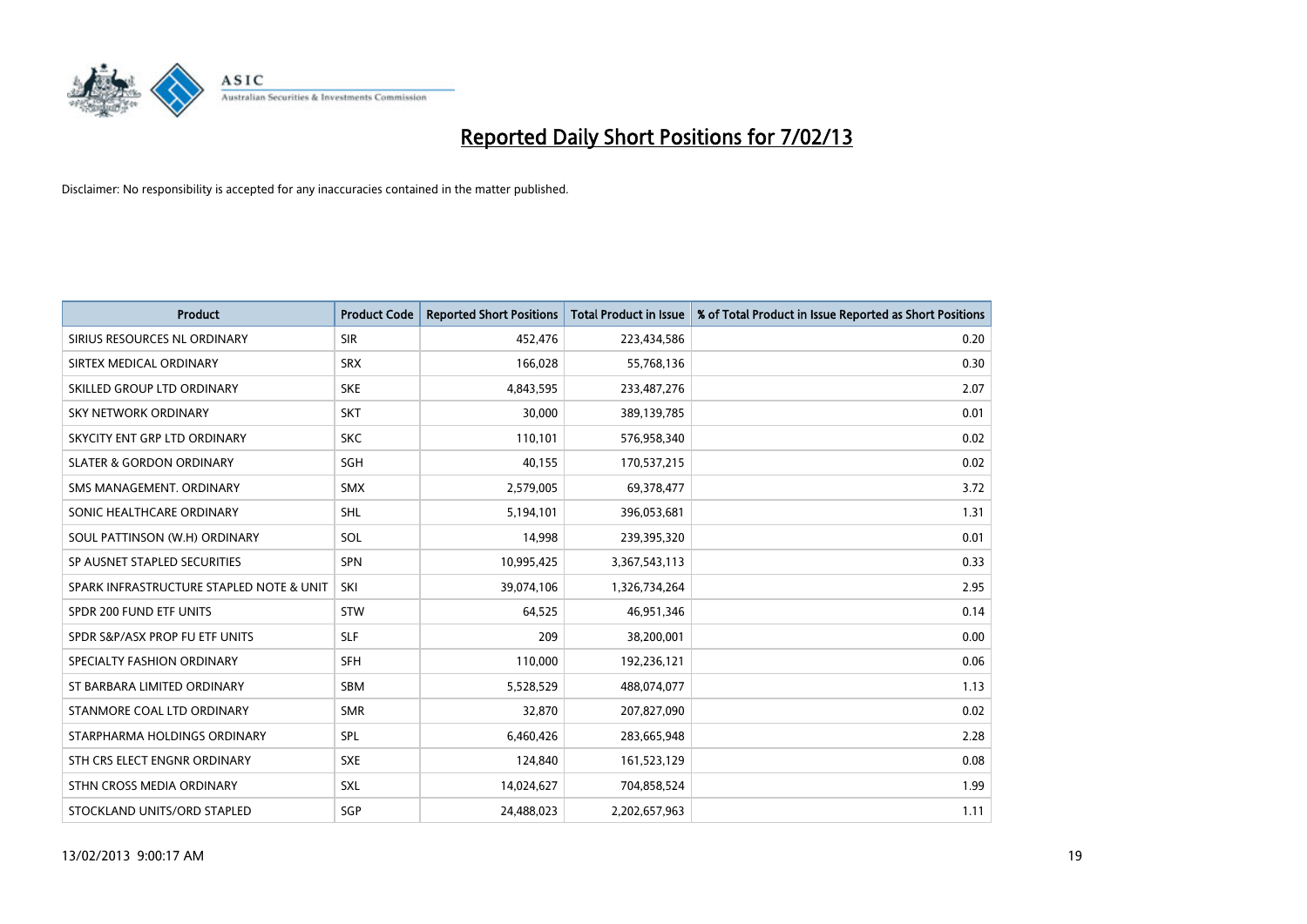

| <b>Product</b>                       | <b>Product Code</b> | <b>Reported Short Positions</b> | <b>Total Product in Issue</b> | % of Total Product in Issue Reported as Short Positions |
|--------------------------------------|---------------------|---------------------------------|-------------------------------|---------------------------------------------------------|
| STRAITS RES LTD. ORDINARY            | SRQ                 | 69,907                          | 1,164,150,159                 | 0.01                                                    |
| STW COMMUNICATIONS ORDINARY          | SGN                 | 73,344                          | 403,828,512                   | 0.02                                                    |
| SUNCORP GROUP LTD ORDINARY           | <b>SUN</b>          | 7,315,108                       | 1,286,600,980                 | 0.57                                                    |
| SUNDANCE ENERGY ORDINARY             | <b>SEA</b>          | 7,757,305                       | 278,765,141                   | 2.78                                                    |
| SUNDANCE RESOURCES ORDINARY          | <b>SDL</b>          | 1,631,939                       | 3,072,110,985                 | 0.05                                                    |
| SUNLAND GROUP LTD ORDINARY           | <b>SDG</b>          | 149,805                         | 189,417,674                   | 0.08                                                    |
| SUPER RET REP LTD ORDINARY           | <b>SUL</b>          | 541,584                         | 196,382,811                   | 0.28                                                    |
| SYD AIRPORT STAPLED US PROHIBIT.     | <b>SYD</b>          | 7,199,879                       | 1,861,210,782                 | 0.39                                                    |
| SYRAH RESOURCES ORDINARY             | <b>SYR</b>          | 20,091                          | 135,952,089                   | 0.01                                                    |
| <b>TABCORP HOLDINGS LTD ORDINARY</b> | <b>TAH</b>          | 16,139,102                      | 734,015,737                   | 2.20                                                    |
| TANAMI GOLD NL ORDINARY              | <b>TAM</b>          | 330,867                         | 261,132,677                   | 0.13                                                    |
| TAP OIL LIMITED ORDINARY             | <b>TAP</b>          | 346,255                         | 241,608,606                   | 0.14                                                    |
| TASSAL GROUP LIMITED ORDINARY        | <b>TGR</b>          | 73,053                          | 146,304,404                   | 0.05                                                    |
| <b>TATTS GROUP LTD ORDINARY</b>      | <b>TTS</b>          | 6,326,088                       | 1,386,351,280                 | 0.46                                                    |
| <b>TECHNOLOGY ONE ORDINARY</b>       | <b>TNE</b>          | 113,213                         | 306,620,955                   | 0.04                                                    |
| TELECOM CORPORATION ORDINARY         | <b>TEL</b>          | 8,029,014                       | 1,824,673,847                 | 0.44                                                    |
| TELSTRA CORPORATION. ORDINARY        | <b>TLS</b>          | 27,340,767                      | 12,443,074,357                | 0.22                                                    |
| TEN NETWORK HOLDINGS ORDINARY        | <b>TEN</b>          | 103,405,325                     | 2,586,970,845                 | 4.00                                                    |
| TERANGA GOLD CORP CDI 1:1            | <b>TGZ</b>          | 172,560                         | 173,843,756                   | 0.10                                                    |
| TEXON PETROLEUM LTD ORDINARY         | <b>TXN</b>          | 144,700                         | 245,339,848                   | 0.06                                                    |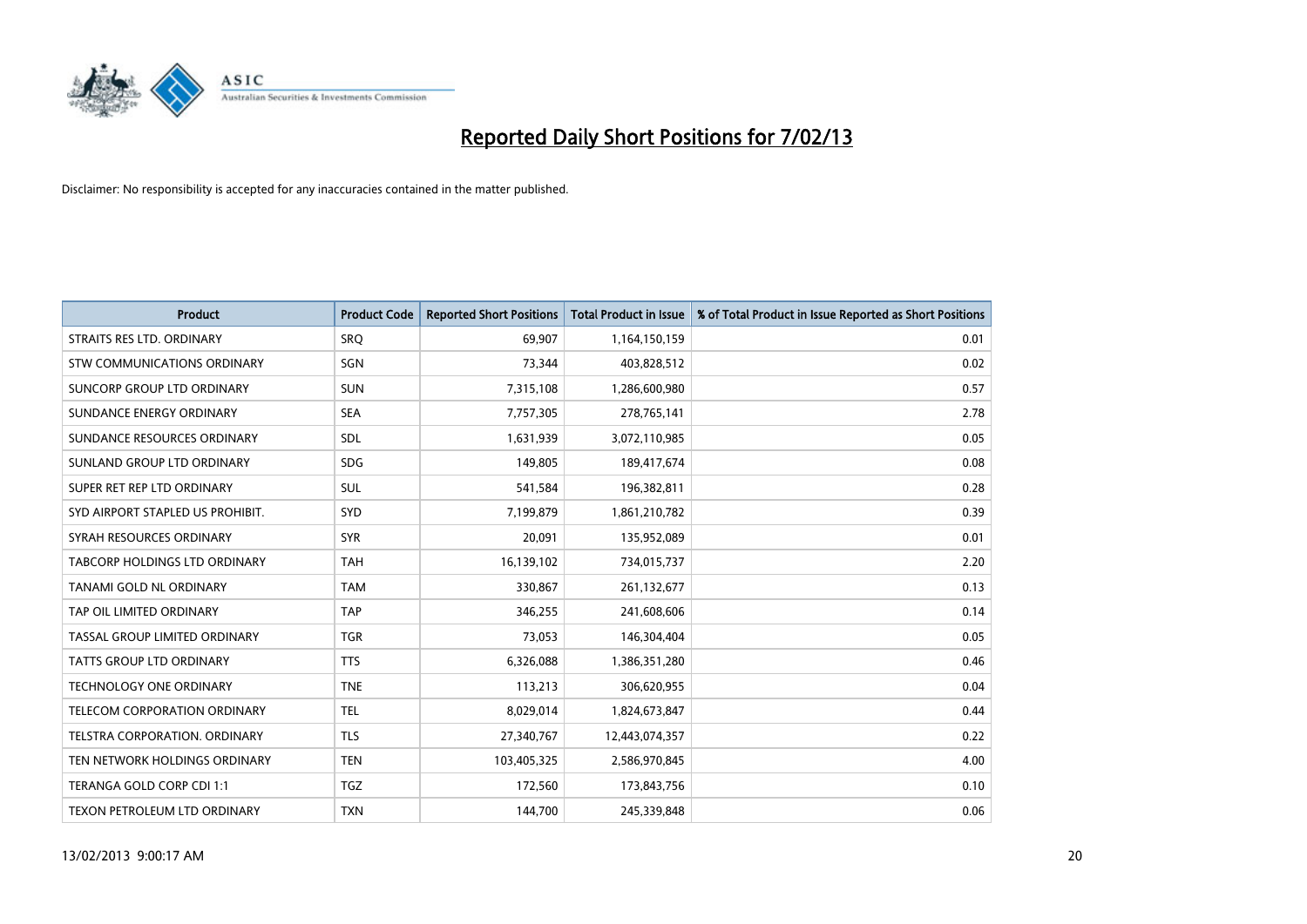

| <b>Product</b>                       | <b>Product Code</b> | <b>Reported Short Positions</b> | <b>Total Product in Issue</b> | % of Total Product in Issue Reported as Short Positions |
|--------------------------------------|---------------------|---------------------------------|-------------------------------|---------------------------------------------------------|
| THE REJECT SHOP ORDINARY             | <b>TRS</b>          | 2,482,361                       | 26,092,220                    | 9.51                                                    |
| THORN GROUP LIMITED ORDINARY         | <b>TGA</b>          | 257,679                         | 147,584,880                   | 0.17                                                    |
| <b>TIGER RESOURCES ORDINARY</b>      | <b>TGS</b>          | 1,753,759                       | 673,470,269                   | 0.26                                                    |
| TOLL HOLDINGS LTD ORDINARY           | <b>TOL</b>          | 36,464,879                      | 717,133,875                   | 5.08                                                    |
| <b>TOX FREE SOLUTIONS ORDINARY</b>   | <b>TOX</b>          | 1,049,575                       | 115,999,858                   | 0.90                                                    |
| TPG TELECOM LIMITED ORDINARY         | <b>TPM</b>          | 2,089,649                       | 793,808,141                   | 0.26                                                    |
| TRADE ME GROUP ORDINARY              | <b>TME</b>          | 4,366,432                       | 396,017,568                   | 1.10                                                    |
| TRANSFIELD SERVICES ORDINARY         | <b>TSE</b>          | 4,484,463                       | 512,457,716                   | 0.88                                                    |
| TRANSPACIFIC INDUST, ORDINARY        | <b>TPI</b>          | 9,921,810                       | 1,578,563,490                 | 0.63                                                    |
| TRANSURBAN GROUP TRIPLE STAPLED SEC. | <b>TCL</b>          | 5,857,531                       | 1,478,639,966                 | 0.40                                                    |
| TREASURY WINE ESTATE ORDINARY        | <b>TWE</b>          | 20,391,326                      | 647,227,144                   | 3.15                                                    |
| TROY RESOURCES LTD ORDINARY          | <b>TRY</b>          | 88,373                          | 91,318,649                    | 0.10                                                    |
| UGL LIMITED ORDINARY                 | UGL                 | 7,037,324                       | 166,315,038                   | 4.23                                                    |
| UXC LIMITED ORDINARY                 | <b>UXC</b>          | 1,211,691                       | 308,056,885                   | 0.39                                                    |
| <b>VENTURE MINERALS ORDINARY</b>     | <b>VMS</b>          | 227,760                         | 287,320,170                   | 0.08                                                    |
| VIRGIN AUS HLDG LTD ORDINARY         | VAH                 | 60,415,002                      | 2,455,775,111                 | 2.46                                                    |
| VNGD AUS SHARES ETF UNITS            | VAS                 | 771                             | 5,847,438                     | 0.01                                                    |
| <b>VOCUS COMMS LTD ORDINARY</b>      | <b>VOC</b>          | 106,878                         | 77,846,159                    | 0.14                                                    |
| <b>WATPAC LIMITED ORDINARY</b>       | <b>WTP</b>          | 143,788                         | 184,332,526                   | 0.08                                                    |
| <b>WDS LIMITED ORDINARY</b>          | <b>WDS</b>          | $\overline{7}$                  | 144,740,614                   | 0.00                                                    |